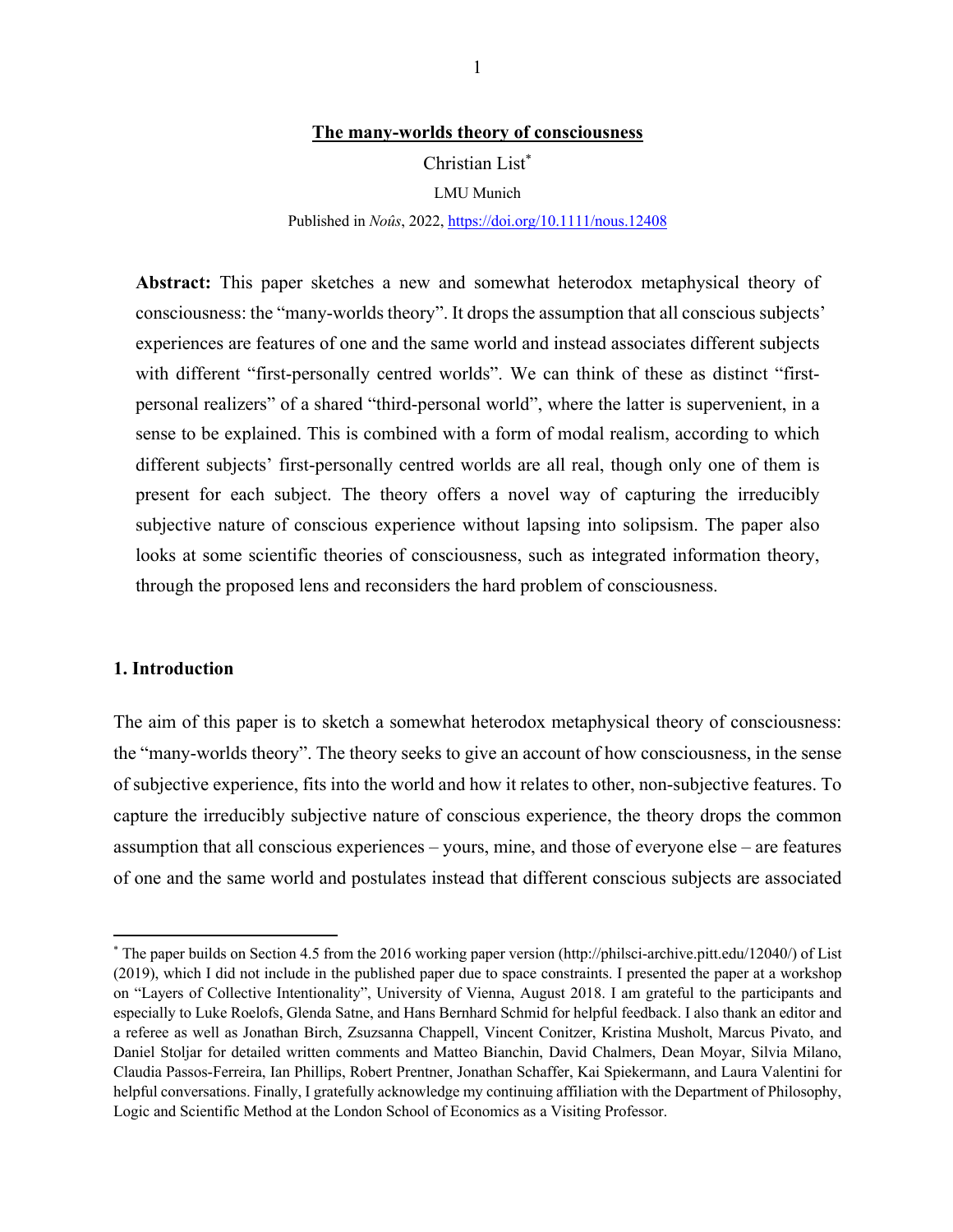with different "first-personally centred worlds". Roughly speaking, I am experientially located in my own first-personally centred world, in which my own conscious experiences are firstpersonally present. You are experientially located in your first-personally centred world, in which your conscious experiences are first-personally present. We can think of these as distinct and parallel "first-personal realizers" of a shared "third-personal world" – hence the reference to "many worlds". The third-personal world, on this picture, is supervenient in a sense to be explained, and "multiply realizable" at the first-personal level, where each realization corresponds to one conscious subject.

The many-worlds theory is metaphysical, insofar as it is concerned with the *metaphysical* question of what kind of ontology we must postulate in order to accommodate consciousness and to capture its relationship to the physical realm. The theory does not address the *scientific* question of what the physical and/or neural correlates of consciousness are. Different answers to that question are compatible with the metaphysical picture to be sketched.

The theory is heterodox, insofar as it differs from the standard theories of consciousness in the analytic philosophy of mind. Its closest precursors are some "presentist" and "subjectivist" theories. Caspar Hare and Ted Honderich, in particular, have introduced the notions of a "subject world" and a "subjective physical world", respectively, which – despite differences in the resulting philosophical picture – are structurally similar to the notion of a "first-personally centred world".1 Other precursors are Markus Gabriel's and Gabriel Vacariu's critiques of the assumption that there is a single world. Gabriel suggests that the world as such – as a "container" of everything – does not exist, and Vacariu argues that the solution to the mind-body problem lies in rejecting the traditional postulate of "one world" and recognizing the existence of "epistemologically different

<sup>&</sup>lt;sup>1</sup> Hare (2007, 2009) defines a "subject world" as "a world in which there are functionally sentient creatures, the experiences of one and only one of which have the monadic property of *being-present*" (2007, 366). Honderich (2014) writes, "being perceptually conscious now is the existence of a part or piece or stage of a sequence that is one *subjective physical world* among very many, as many as there are sets of perceivings of single perceivers" (192). Other related contributions are Fine's (2005) discussion of "first-personal realism", Hellie's (2013) "inegalitarian" approach to consciousness, and Merlo's (2016) "subjectivist view of the mental". For a discussion of what is at stake in the debate on presentism more generally (mainly in temporal ontology), see further Solomyak (2020).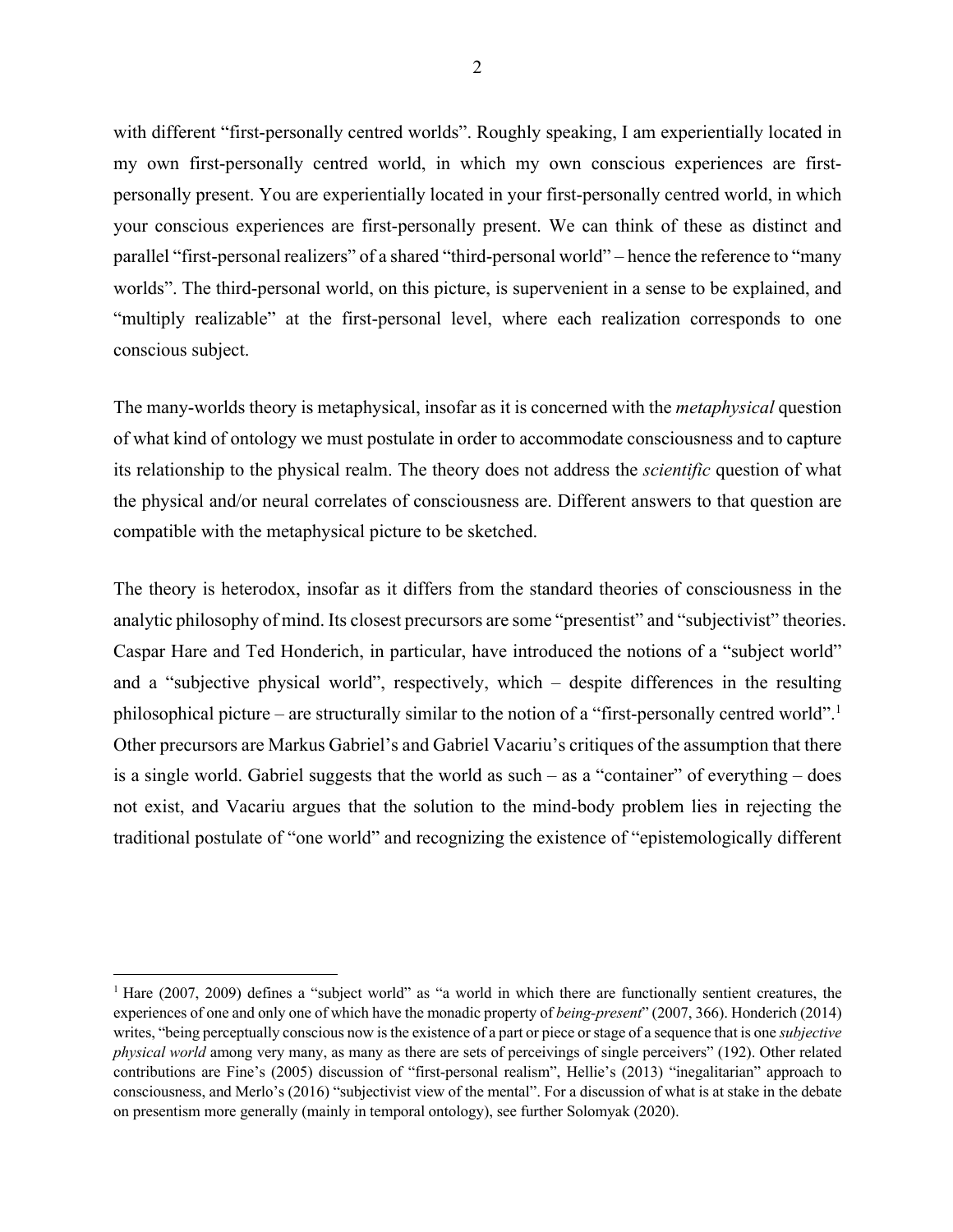worlds". <sup>2</sup> Finally, some of the ideas discussed in this paper are similar in spirit to ideas from phenomenology in the tradition of Edmund Husserl.3

While some earlier "presentist" theories, such as Hare's "egocentric presentism", treat only a single subject's world as real and thereby invite a solipsistic interpretation, the many-worlds theory mitigates this problem by embracing a form of modal realism with respect to first-personally centred worlds. According to this modal realism, different subjects' first-personally centred worlds are all real, though only one of them is present for each subject. So, your conscious experiences are no less real than mine. It just so happens that their "locus" is a different first-personally centred world from mine, which is not present for me, and therefore I have no first-personal access to your conscious experiences. This is broadly analogous to David Lewis's classic modal realism with respect to uncentred worlds, according to which many possible worlds are real, though only one of them is actual.4 Another earlier notion of "many worlds" with which the present picture could be compared appears in the Everett interpretation of quantum mechanics, though in quite a different form and context.5

The paper is structured as follows. In Section 2, I introduce the classic challenge of explaining how the first-person, subjective character of conscious experience fits into the world. In Section 3, I review how analytic philosophers of mind typically frame the issue and point out that implicit in the standard theories is a "one-world picture". In Section 4, I explain what I take to be the main shortcomings of that picture, most notably, its failure to do full justice to the subjective nature of conscious experience. In Sections 5, 6, and 7 I sketch the alternative "many-worlds picture" and explain how it arguably avoids those shortcomings. In Sections 8 and 9, I discuss how what I call the "first-personal" and "third-personal levels" are related to one another and look at some scientific theories of consciousness through the present lens. In Sections 10 and 11, I revisit the

<sup>&</sup>lt;sup>2</sup> See Vacariu (2005) and Gabriel (2015). Vacariu develops his critique of the assumption of "one world" around "three elements: the subject, the observed object, and the conditions of observation (given by the internal and external tools of observation)" (2005, 515). He writes: "because of the conditions of observation, the mind and the brain belong to epistemologically different worlds" (ibid.). Gabriel argues that there is no such thing as "the world" as the complete and exhaustive "container" of everything. These works, which I became aware of only when the present work was already quite advanced, offer somewhat different philosophical pictures from the one sketched here and do not appear to build on, or to make connections with, Lewis's modal realism or the notion of centred worlds.

<sup>3</sup> See, e.g., Gallagher and Zahavi (2019) and Zahavi (2017). Developing these connections is beyond this paper's scope. <sup>4</sup> See Lewis (1986). <sup>5</sup> For an overview and discussion, see, e.g., Wallace (2012).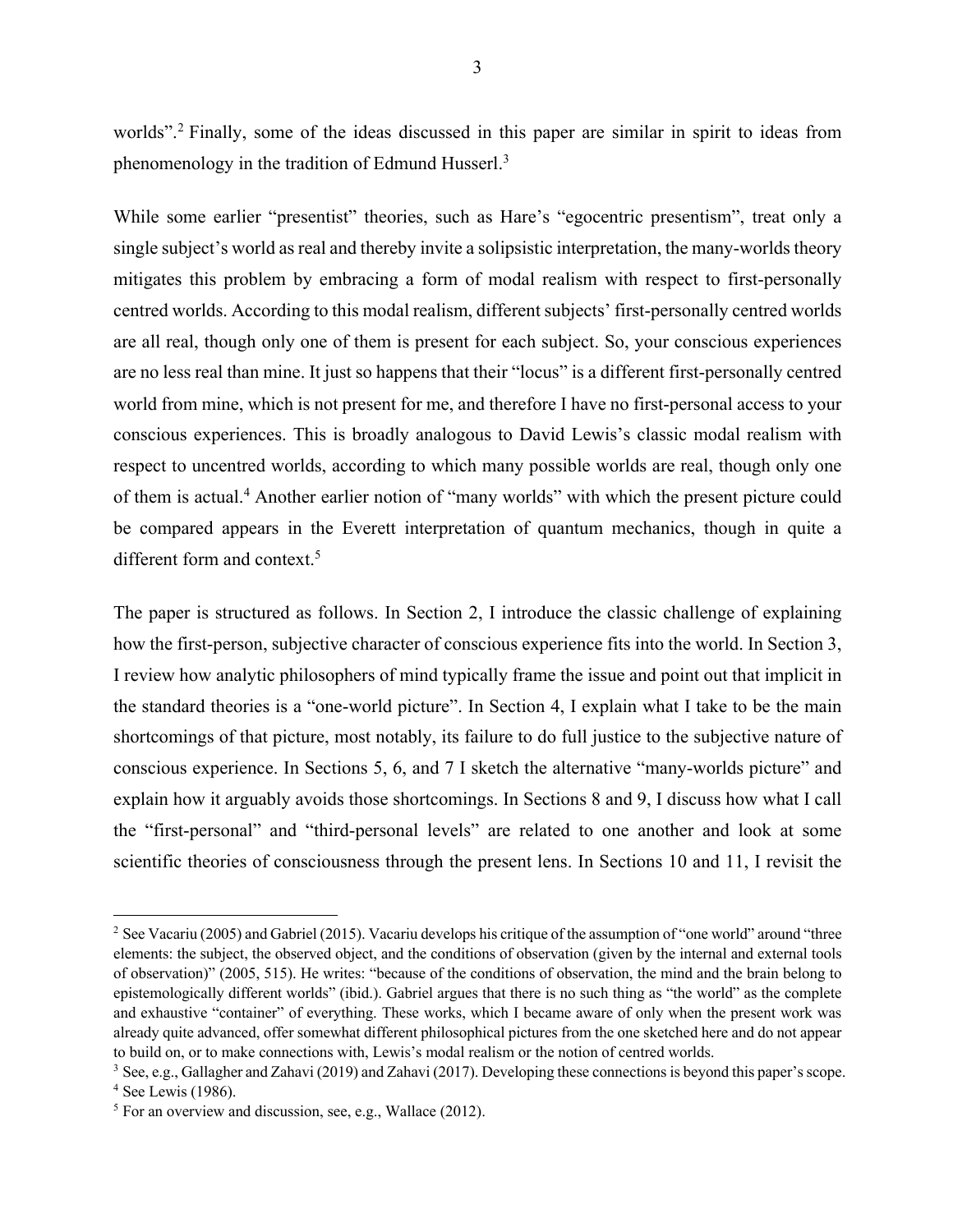"hard problem" of consciousness and conclude. Overall, my aim is not to present a fully committed defence of the many-worlds theory, but rather to show that the theory merits further consideration.

#### **2. The challenge**

My point of departure is the familiar challenge identified by many classic works on consciousness.<sup>6</sup> As conscious subjects, we are not merely biological systems that function in certain ways and can be described from some external, third-person perspective, just as we describe any ordinary physical process. Rather, we experience the world from a first-person perspective. There is something it is like to *be* a conscious subject, *for* that subject, as Thomas Nagel puts it.7 Many or perhaps even most other entities in the world – from chairs and smartphones to ecosystems – presumably lack such a first-personal "inner life". Everything that can be said about those systems can be said from the outside, from a third-person perspective.

How can we study consciousness? David Chalmers describes the explanatory challenge as follows:

"The task of a science of consciousness … is to systematically integrate two key classes of data into a scientific framework: *third-person data*, or data about behavior and brain processes, and *first-person data*, or data about subjective experience."8

The third-person and first-person data raise very different explanatory problems. As Chalmers points out, the third-person data can in principle be explained using ordinary scientific methodology, such as in psychology and neuroscience. The data here concern, for instance, a subject's wakefulness and sleep, observable attention, cognitive processing, and reasoning capacities, as well as associated patterns of neural activity. We can study all of this in essentially the same way in which we study other phenomena in science, by formulating and empirically testing hypotheses about the relevant phenomena, where those hypotheses are expressed in thirdperson language. Chalmers calls these explanatory problems the "easy problems of consciousness".

The first-person data are harder to explain. To quote Nagel again:

<sup>6</sup> See, e.g., Nagel (1974), Jackson (1982), Levine (1983), Chalmers (1995, 1996), and Nida-Rümelin (1995).

<sup>7</sup> See Nagel (1974). While I find the third-versus-first-person distinction congenial for elucidating Nagel's characterization of consciousness, Nagel's paper itself contains only some passing references to the "first person".<br><sup>8</sup> See Chalmers (2004, 1111). My framing of the challenge draws on Chalmers (1995, 1996).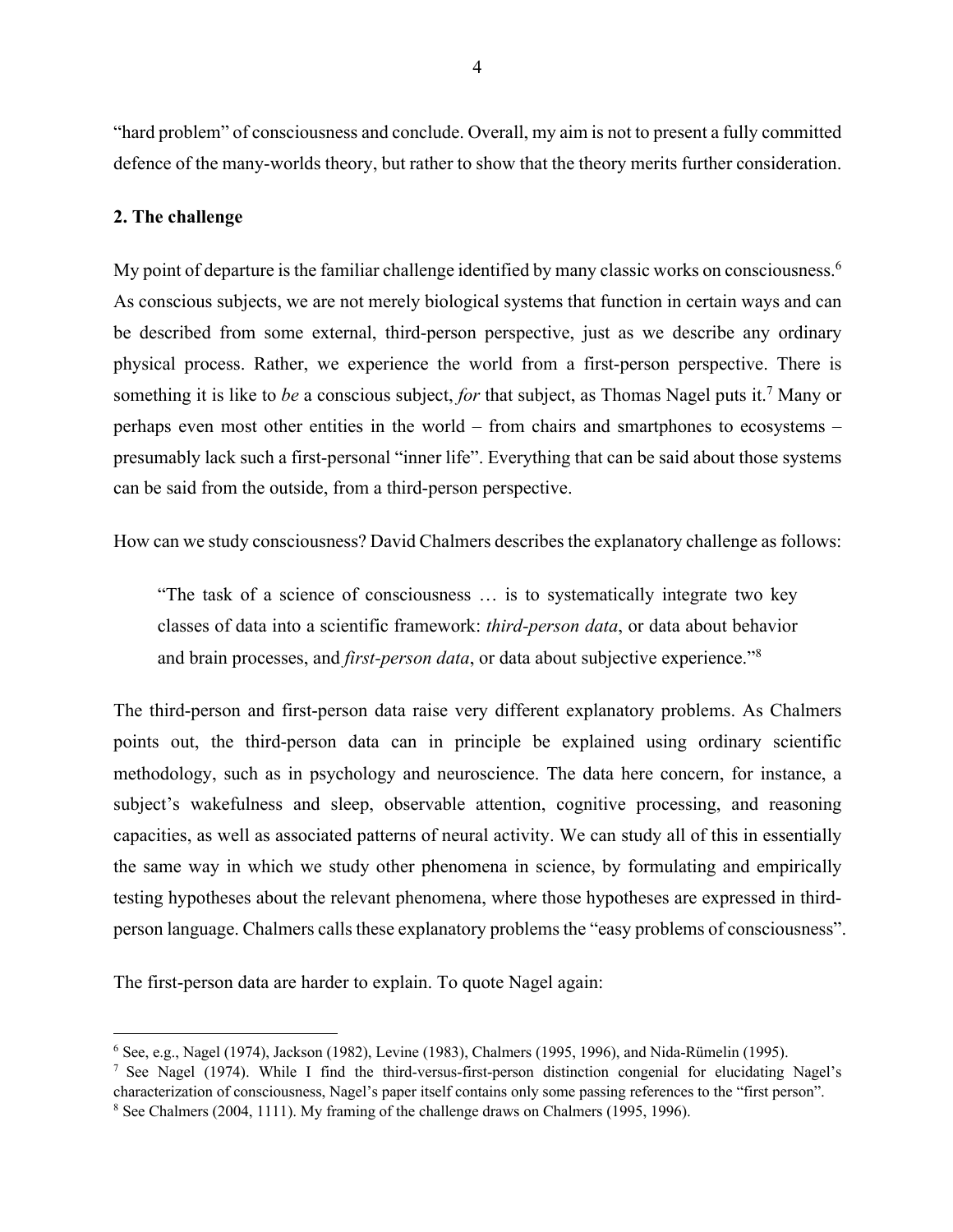"[Subjective experience] is not captured by any of the familiar ... reductive analyses of the mental, for all of them are logically compatible with its absence."9

The "hard problem of consciousness", as Chalmers calls it, is to explain why we have first-person experiences at all. Why is there something it is like to *be* us, *for* us? Why are we not "zombies": hypothetical systems that are behaviourally and neurally identical to us and indistinguishable from us by any external, third-person observer, but which have no first-person experiences? Insofar as science looks at the world from a third-person perspective, an ordinary scientific approach seems incapable of pinpointing the difference between such hypothetical zombies and us. Indeed, if the data we wish to explain are irreducibly first-personal, then any third-personal scientific approach cannot adequately *describe* our explanandum, let alone provide an explanation. At best, it can give us an account of the third-personally observable phenomena that are *correlated* with first-person experience; but that's not the same as explaining first-person experience itself.

These observations have led some, such as Joseph Levine, to suggest that there is an "explanatory gap" between what the most extensive third-person scientific explanation can deliver, and what we need to account for when we are trying to explain consciousness.<sup>10</sup> A common way of making this point is to say that consciousness involves not just physical and functional properties, but also phenomenal or "experiential" properties and to argue that ordinary science, from its third-person perspective, might account for the physical and functional properties, but not for the phenomenal or "experiential" ones.

# **3. The standard picture**

The standard theories of consciousness in the analytic philosophy of mind can be interpreted as attempts to answer the question of how physical and functional properties of the kinds studied in the sciences are related to phenomenal or "experiential" ones. Different theories can be characterized in terms of their positions on whether there is any explanatory gap between the former and the latter, and, if so, whether this is due to some further metaphysical gap. In short, they ask: is there any sort of gap between physical and phenomenal properties, and if so, is this gap merely epistemic or also ontic?

<sup>9</sup> See Nagel (1974, 436).

 $10$  See Levine (1983).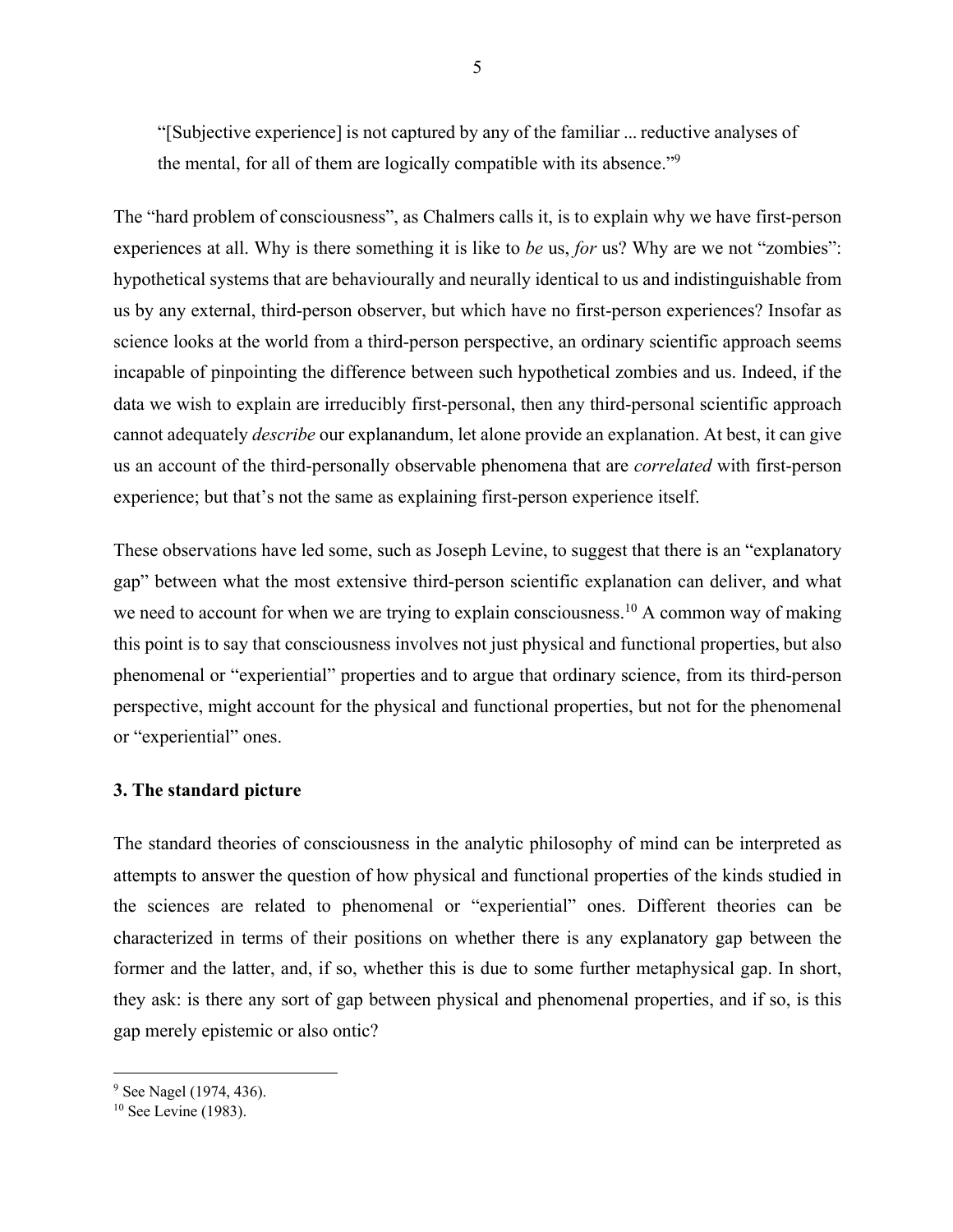In answer to this question, broadly speaking, physicalist theories deny that there is any metaphysical gap between physical and phenomenal properties. For them, all properties, including those we commonly describe as "phenomenal", supervene on, and are grounded in, physical properties. At most, these theories acknowledge some kind of explanatory gap, which they then try to account for. Dualist theories assert that there is both an explanatory and a metaphysical gap, and they take the world to be populated by both physical and phenomenal properties, which are distinct from each other and neither of which ground the other. Other more sophisticated monist theories suggest that there is a single class of fundamental properties subsuming both physical and phenomenal aspects of the world. I set the details aside and refer the reader to an appendix.

What I want to note here is that, despite their differences, the standard theories have one key presupposition in common. Implicit in all of them is what we may call a "one-world picture". They assume:

**One world:** There is a single world – the actual world – which accommodates *both* all physical phenomena *and* all conscious experiences, i.e., the conscious experiences of all the conscious subjects in the world.

The different theories just disagree on which kinds of properties must be present in that world – which properties must "populate" it – to accommodate consciousness along with physical phenomena. Each theory designates certain properties as fundamental and asserts that everything else supervenes on (and is grounded in) those properties. For instance, according to physicalism, the world is fully specified by its physical properties, whereas according to dualism, it is fully specified only by its physical *and* phenomenal properties together. The theories thus give us different answers to the question of which properties one would have to bring into existence to generate the world as it is. Would it suffice to put in place the properties of one kind alone, say physical properties, to generate everything including consciousness, or would we require properties of more than one kind?

Notwithstanding the disagreement about this question, the basic assumption that there is a single world in which the relevant properties are to be found is not in dispute in the mainstream debate. It is easy to miss the significance of that assumption. The one-world picture may seem so natural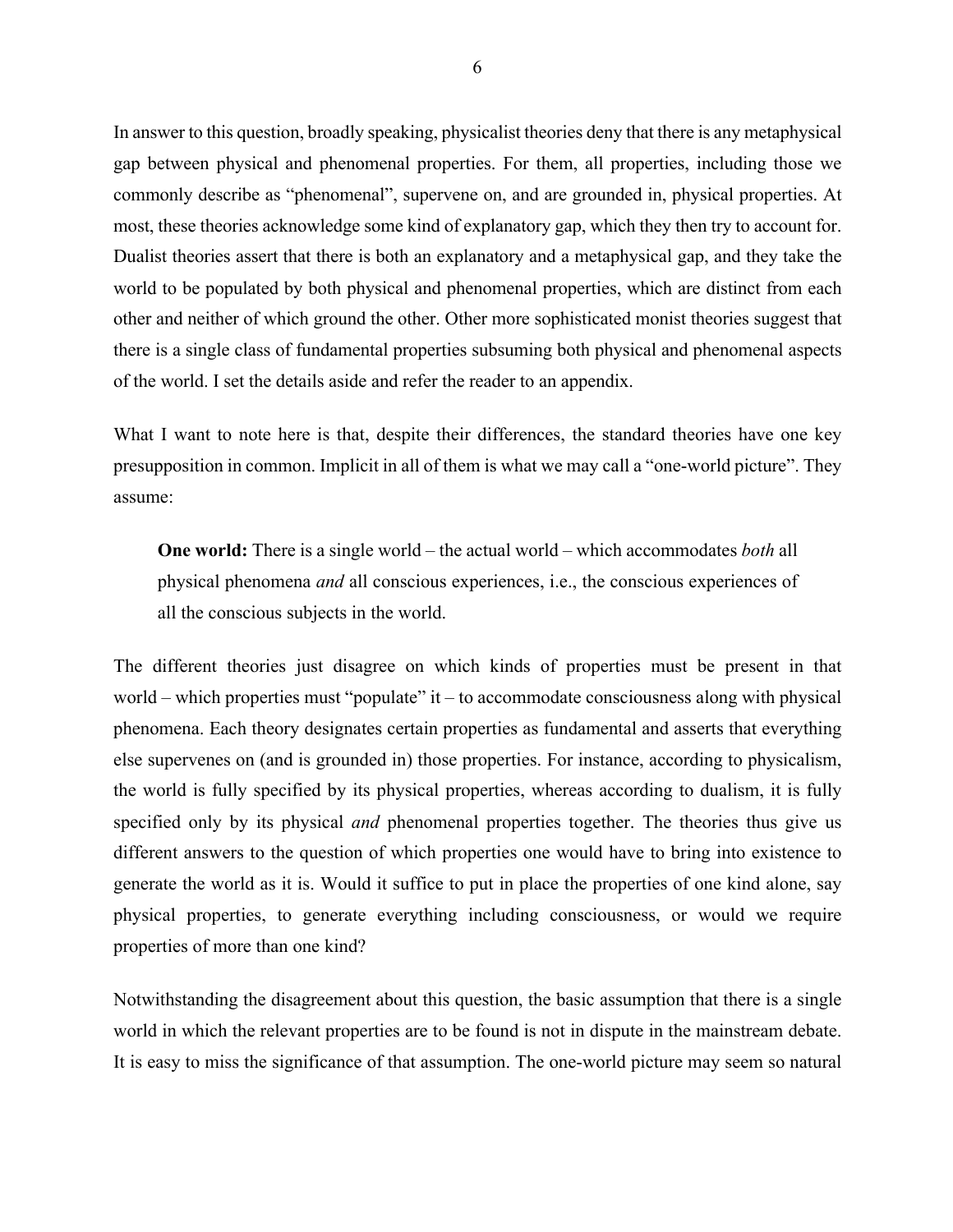and self-evident – and all the action may seem to lie in the debate about which properties populate that one world – that we may even fail to recognize it as an assumption in the first place.

However, it is questionable whether the one-world picture does justice to the nature of conscious experience. I will now look at its shortcomings. Even if my critical remarks, which are also in line with other scholars' criticisms of the mainstream theories, don't amount to knock-down arguments, they should motivate us to consider an alternative picture with an open mind.

## **4. What are the shortcomings of the standard picture?11**

First of all, by taking all conscious subjects' experiences, like all physical properties, to be features of one and the same world, the one-world picture does not fully capture the inherently perspectival, first-person, and subjective character of conscious experience. It lacks the resources to tell us *in structural terms* what the source of the subjectivity of conscious experiences is. The one-world picture simply takes the world to be populated by a large number of properties, some of which we call "physical", others "phenomenal". When asked why some of those properties correspond to objective features of the world while others correspond to subjective features, the one-world picture can only give us a rather stipulative and *ad hoc* answer and assert that this is how it is.12 In effect, the one-world picture is still a third-personal picture: a picture of the world as it would be seen from an Olympian perspective, the "view from nowhere", as Nagel calls it.<sup>13</sup> Even though this

<sup>&</sup>lt;sup>11</sup> My critique of the mainstream, one-world theories of consciousness echoes some earlier critiques in the literature. As noted, critiques of a "one-world" ontology, both in relation to the mind-body problem and more generally, can be found in Vacariu (2005) and Gabriel (2015). Further, Hellie (2013) stresses the difference between each person's own consciousness that is present to that person and the consciousness of others that lacks that presence. One-world theories arguably do not adequately capture that difference. Hellie, however, doesn't invoke "many worlds" in response. And Merlo (2016) argues that the mainstream theories don't adequately account for the unity of consciousness, the contents of self-awareness, and experiential knowledge, and defends a subjectivist view according to which "some propositions are true simpliciter without being true from all points of view" (318). One way to avoid some of the criticism summarized here might be to combine the one-world picture with the (implausible) solipsistic thesis that there is only a single conscious subject in the world ("myself"), around which the world is centred. This would be a version of what I will later briefly describe as a "one-centred-world picture". I will not pursue such a picture here (cf. Hare, 2007, 2009) but criticize the one-world picture under the background assumption that there can be more than one conscious subject.<br><sup>12</sup> Among "one-world" theories, the ones best placed to respond to this criticism may be those monist assert that conscious experiences have to do with intrinsic or categorical properties, while physical and functional phenomena have to do with extrinsic or relational properties (see appendix). But arguably, these theories still misidentify the "locus" of conscious experiences, by taking phenomenal facts, like physical facts, to hold at the world *simpliciter*. <sup>13</sup> See Nagel (1986).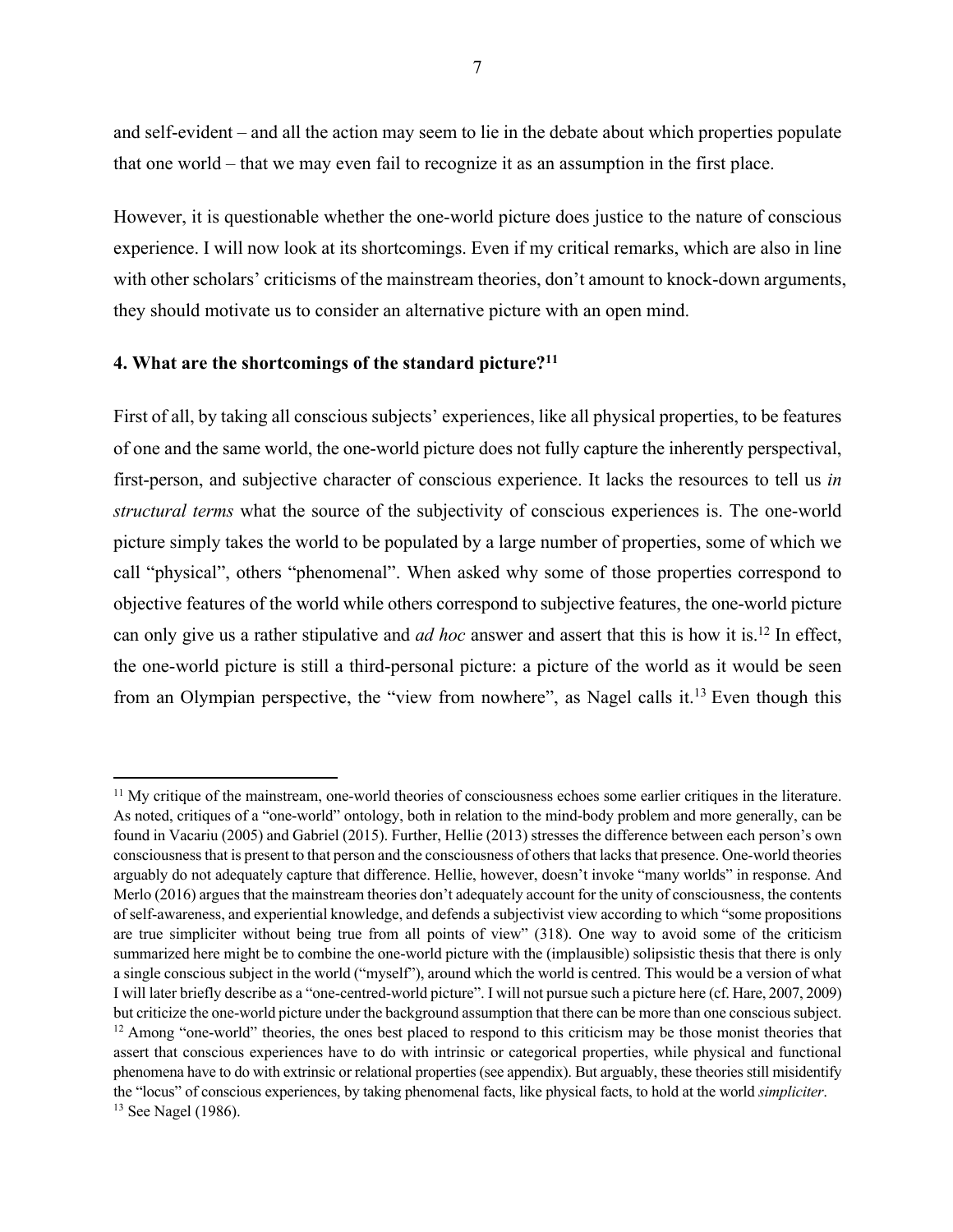third-personally described world is said to be populated by both "physical" and "phenomenal" properties, it is not clear how we get anything genuinely first-personal and subjective out of it.<sup>14</sup>

Secondly, the one-world picture does not capture the centrality of the subject within any conscious experience. There is a sense in which each of us, as a conscious subject, finds him- or herself at the centre of his or her conscious experiences. The one-world picture does not really account for this "subject-centredness". Indeed, the very notion of "the subject" or "the self" has remained elusive in the analytic philosophy of mind. It is widely held that there isn't any good support for treating "the subject" or "the self" as an entity on a par with other more ordinary entities such as organisms, rocks, and armchairs. The ontological inventory of the world as supported by thirdpersonal science does not include any such thing as "the subject" or "the self". Yet, the intuition that our conscious experiences are somehow "centred" around us as subjects remains powerful.

Thirdly, and relatedly, if I ask the (I think reasonable) question of why I am having *my* conscious experiences rather than those of someone else, the one-world picture can't give me an answer. It can't even point to any indexical fact in response to that question, such as the fact that I am who I am, because no such indexical fact holds *at the world simpliciter*; it holds only *for me*. The world as such, as depicted by the one-world picture, is not endowed with any "centre" at which I, as the subject, am located. Benj Hellie makes a similar point. He notes that the picture of consciousness defended by David Chalmers and others leaves an important question open. He begins by calling himself the "Hellie-subject" and asks why he, Benj Hellie, has the conscious experiences of the "Hellie-subject" rather than those of someone else, such as the "Chalmers-subject":

"[A] vertiginous question is right around the corner. The Hellie-subject: why is it me? Why is it the one whose pains are 'live', whose volitions are mine, about whom selfinterested concern makes sense? … Granted that the Hellie-subject is acquainted with a certain class of phenomenal properties: if that subject is acquainted with right-arm pain, then I will feel right-arm pain … But … the Chalmers-subject is also acquainted with a certain class of phenomenal properties: if that subject is acquainted with left-

 $14$  One might object that if the world is third-personally such that X feels hungry, then we can easily get something firstpersonal out of this: it will follow that "I feel hungry" holds for X. But the fact that "'I feel hungry' holds for X" is still third-personal. And the genuinely first-personal fact "*I* feel hungry" doesn't hold *at the world simpliciter* as understood by the one-word picture. Later I will say that "*I* feel hungry" holds in X's first-personally centred world.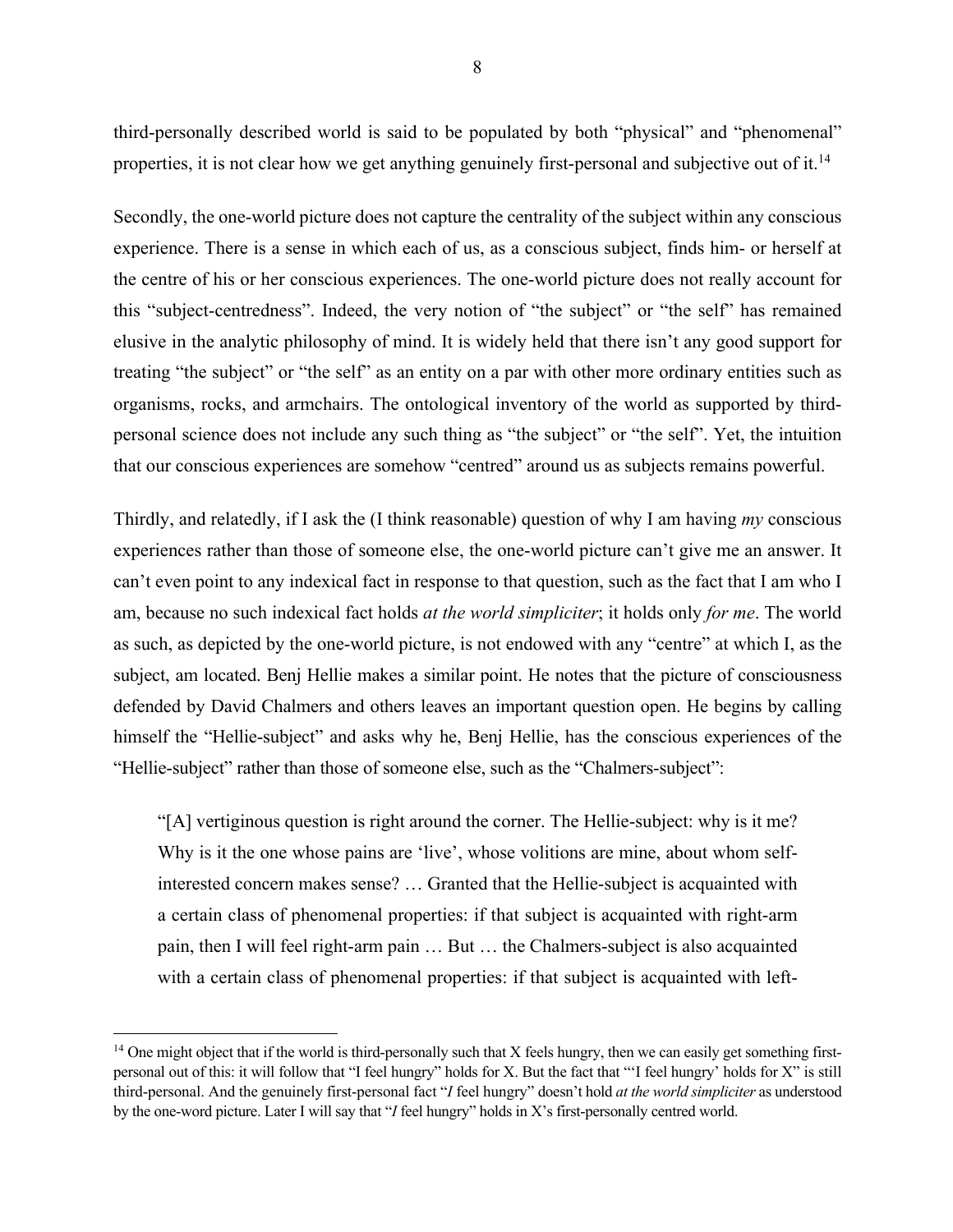arm pain, then Chalmers will feel left-arm pain and I might not. So facts about which subjects are acquainted with what cannot answer our question. Why should the acquaintance-relations of the Hellie-subject … be the ones relevant to what *I* feel?"15

Again, the problem is that even if the world is populated not just by physical properties but also by phenomenal ones, the one-world picture remains an essentially third-personal picture.

Fourthly, the one-world picture is not particularly well placed to account for what is often described as the unity of consciousness. Why do some phenomenal properties jointly constitute a unified experience, while others, such as those associated with different subjects, are unconnected to one another? As Giovanni Merlo puts the question, "what makes certain mental states … coalesce into a single mental life: what is the 'glue' that keeps together my beliefs and my hopes, my desires and my fears, my feelings and my experiences?"16 By taking the world to be populated by a host of properties, including all the phenomenal properties corresponding to my experiences and all those corresponding to yours and to everyone else's, the one-world picture has a hard time explaining *in structural terms* what makes each person's conscious experiences seem unified to that person: belonging to a single subjective perspective. What explains the experiential "bundling together" of some phenomenal properties, but not others?<sup>17</sup>

Fifthly, the one-world picture does not satisfactorily capture the way in which others' conscious experiences are first-personally inscrutable to each of us. By "first-person inscrutability" of others' experiences, I mean that although we can construct a *third-personal theory* of another person's mind and/or empathize with them *through our own first-person experiences*, we can't step into another subject's first-person perspective itself. This is an instance of the familiar problem of "other minds". Any evidence we have about the conscious experiences of others is third-personal and thereby very much indirect. My attribution of conscious experiences to others always involves an inferential leap of faith.<sup>18</sup> The one-world picture doesn't really explain why this is so.

<sup>15</sup> See Hellie (2013, 309–310).

<sup>16</sup> See Merlo (2016,333).

<sup>&</sup>lt;sup>17</sup> One might try to explain the unity of consciousness in a one-world framework by pointing out that a unified consciousness serves the useful role of creating a "global workspace" in which information from multiple sources is integrated and made available for use by different cognitive processes (Baars, 1988, 2003). But such a third-personal, *functional* explanation of the unity of consciousness arguably doesn't explain the first-person *experience* of unity.

<sup>&</sup>lt;sup>18</sup> Indeed, we cannot have certainty about the presence of conscious experiences in others at all. One might say that skepticism about others' conscious experiences is no harder to reject than skepticism about the external world in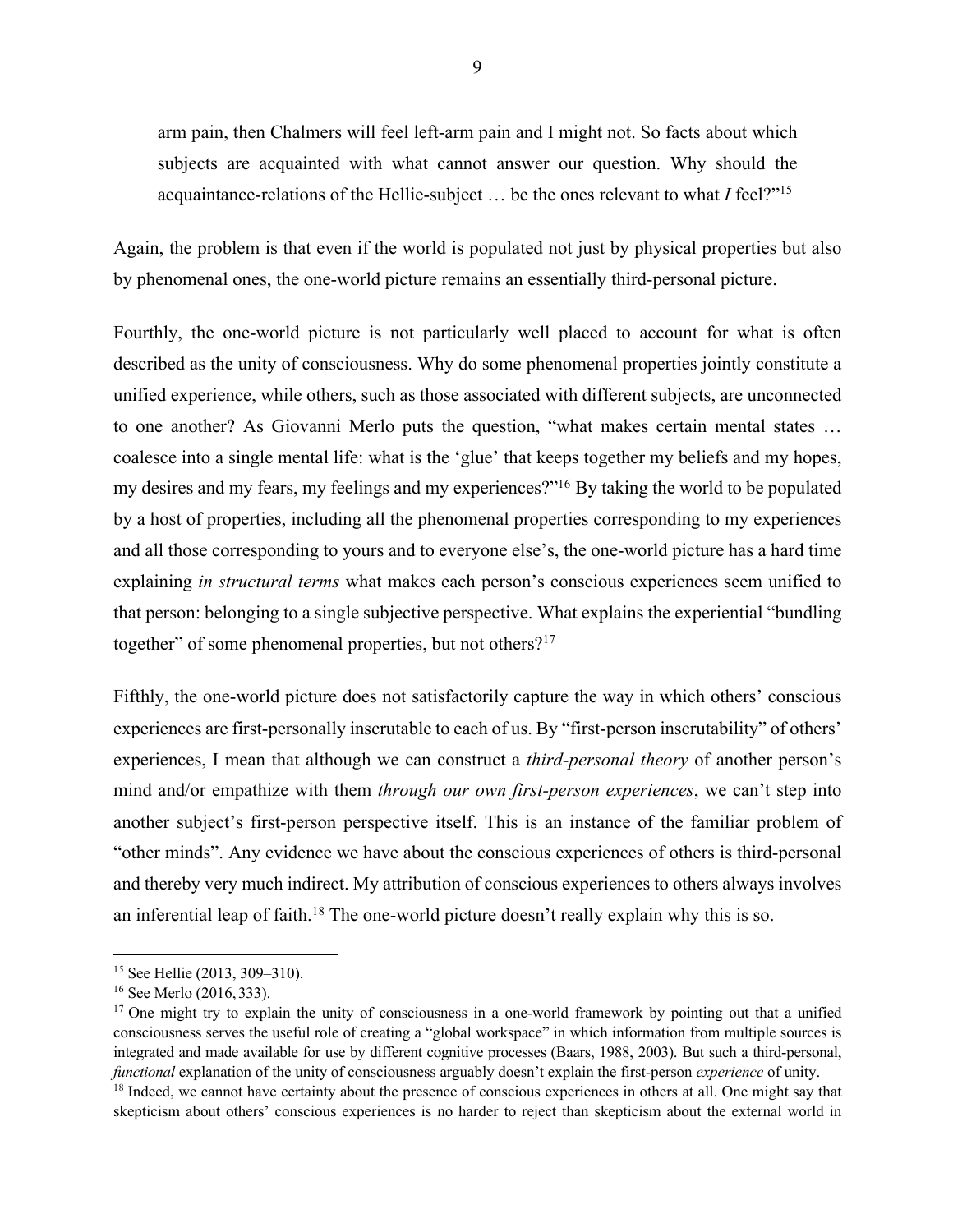Finally, the one-world picture does not fully clarify what is distinctive about phenomenal properties and why the hard problem of consciousness is hard.<sup>19</sup> The debate about the hard problem – and relatedly about whether zombies are conceivable and/or metaphysically possible – has reached an impasse, and there is still no agreed diagnosis of what it would take to make progress in that debate.

These shortcomings of the one-world picture, I think, motivate the exploration of an alternative picture, even if one is not yet convinced that one should abandon the one-world picture in the end.

## **5. An alternative picture**

My starting point, as noted, is the observation that if we take the "locus" of conscious experiences to be "the world simpliciter", in some third-personal sense, then we fail to capture the perspectival, first-person, and subjective character of consciousness. The core idea of the alternative picture is the following:

**Many worlds:** The "locus" of each subject's conscious experiences is not the world as such, in a third-personal sense, but a subject-specific "first-personally centred world". The first-personally centred worlds of different subjects can be viewed as distinct first-personal realizers of a shared "third-personal world". If the third-personal world admits more than one conscious subject, then there can be many first-personally centred worlds, which are all real and "parallel" to each other. For each subject, one such world is "present".

To explain this idea, let me begin with the notion of a "third-personal world". This can be defined as the totality of all facts that hold at that world from a third-person perspective. We can think of a "third-personal fact", in turn, as a fact that would feature in a complete description of the relevant world from the perspective of an omniscient Olympian observer studying the world "objectively" – the "view from nowhere" in Nagel's terms. The present definition is a version of Wittgenstein's famous dictum "[t]he world is everything that is the case", which he further clarifies by adding

general. However, the two forms of skepticism are distinct. One could consistently accept the existence of the external world while denying the existence of others' consciousness. Our epistemic access to others' conscious experiences is arguably more indirect than our epistemic access to the external world. Notably, there can never be a single unified perspective from which different subjects' experiences are simultaneously first-personally accessible. For related points, see Merlo's discussion of "experiential knowledge" (2016, section 5.3).

 $19$  Again, perhaps the qualifications from note 12 apply.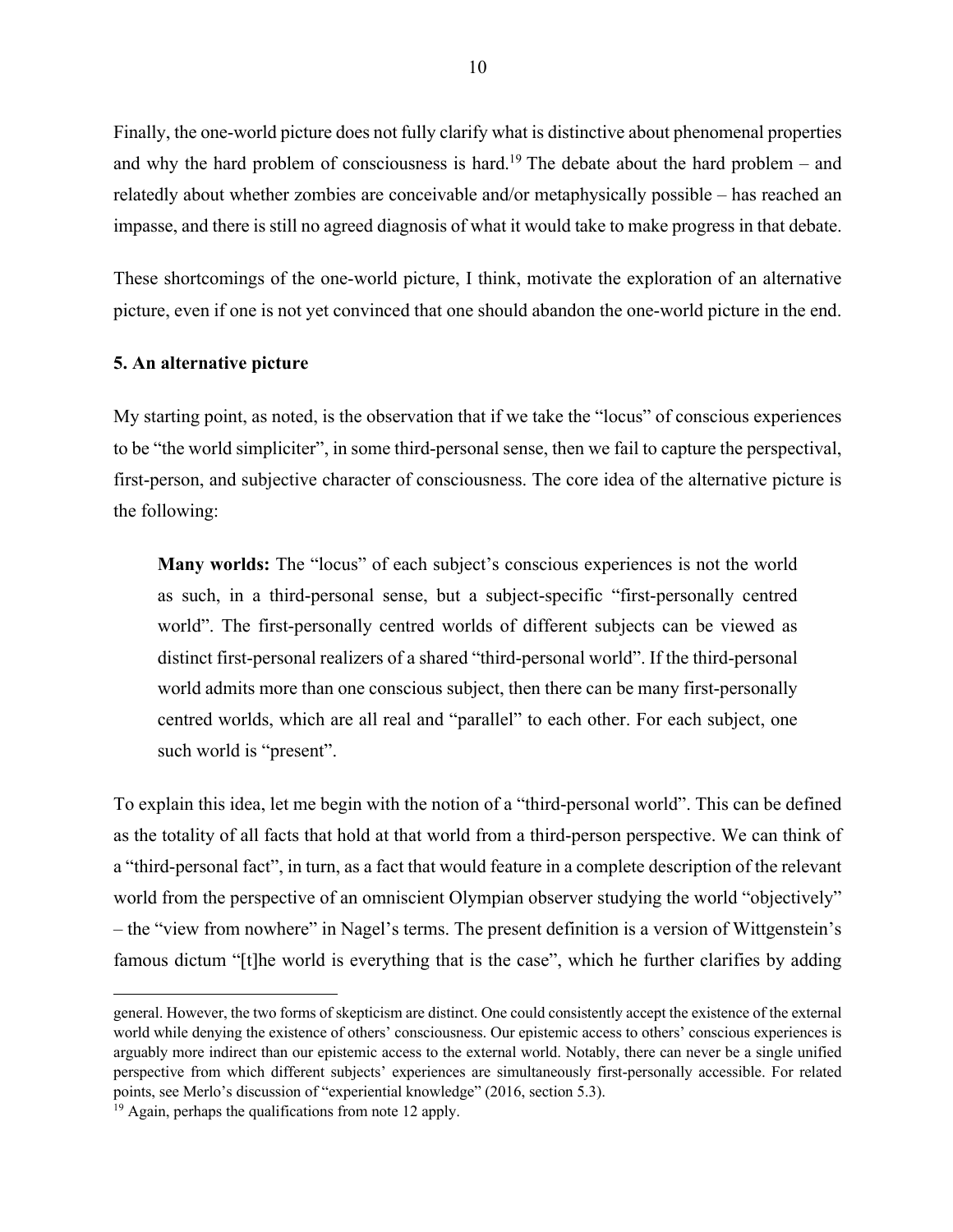"[t]he world is the totality of facts, not of things".<sup>20</sup> Amending Wittgenstein's wording, we might say: "the third-personal world is everything that is the case third-personally", where "something that is the case third-personally" is a "third-personal fact".

For example, a third-personal world includes all the facts about all the physical entities and properties in that world and their configurations relative to one another, as well as all the facts that supervene upon those "physical" facts, where facts that supervene on third-personal facts are presumably themselves third-personal. If there are biological organisms such as humans in the world, then the third-personal facts will include all facts about their brains, bodies, and behaviour – even all facts about their psychology and cognition, to the extent that these can be described from a third-person perspective – as well as all the facts about their environments. All those facts would feature in a complete description of the relevant world from an Olympian perspective.

At the same time, a third-personal world does not include any "first-personal facts". By a "firstpersonal fact", I mean a fact that holds for me, from my first-person perspective. Examples are the fact that *I* am in a particular experiential state, the fact that *I* am having Christian's conscious experiences, or the fact that some object is present to me in a particular way. In his discussion of "first-personal realism", Kit Fine recognizes such facts. He writes: "The first‐personal realist believes that there are distinctively first-personal facts. Reality is not exhausted by the 'objective' or impersonal facts but also includes facts that reflect a first-person point of view".<sup>21</sup> First-personal facts are left indeterminate by "the world as such", when this is understood third-personally. Rather, they hold from a particular subjective perspective. Their "locus", I will say, is a first-personally centred world.

First-personal facts, such as the fact that I am seeing an illuminated computer screen in front of me, must not be confused with certain corresponding third-personal facts, such as the fact that Christian is seeing such a screen. How exactly a subject's first-person perspective is related to a given third-personal world – say, where *I* fit into that world, or indeed whether there are any firstpersonal facts at all – is left open by the third-personal world. These questions go beyond thirdpersonal facts.

<sup>20</sup> See Wittgenstein (1922).

<sup>&</sup>lt;sup>21</sup> See Fine (2005, 311). He offers a taxonomy of different forms of realism in relation to tense and/or the first person, also drawing on Prior (1968).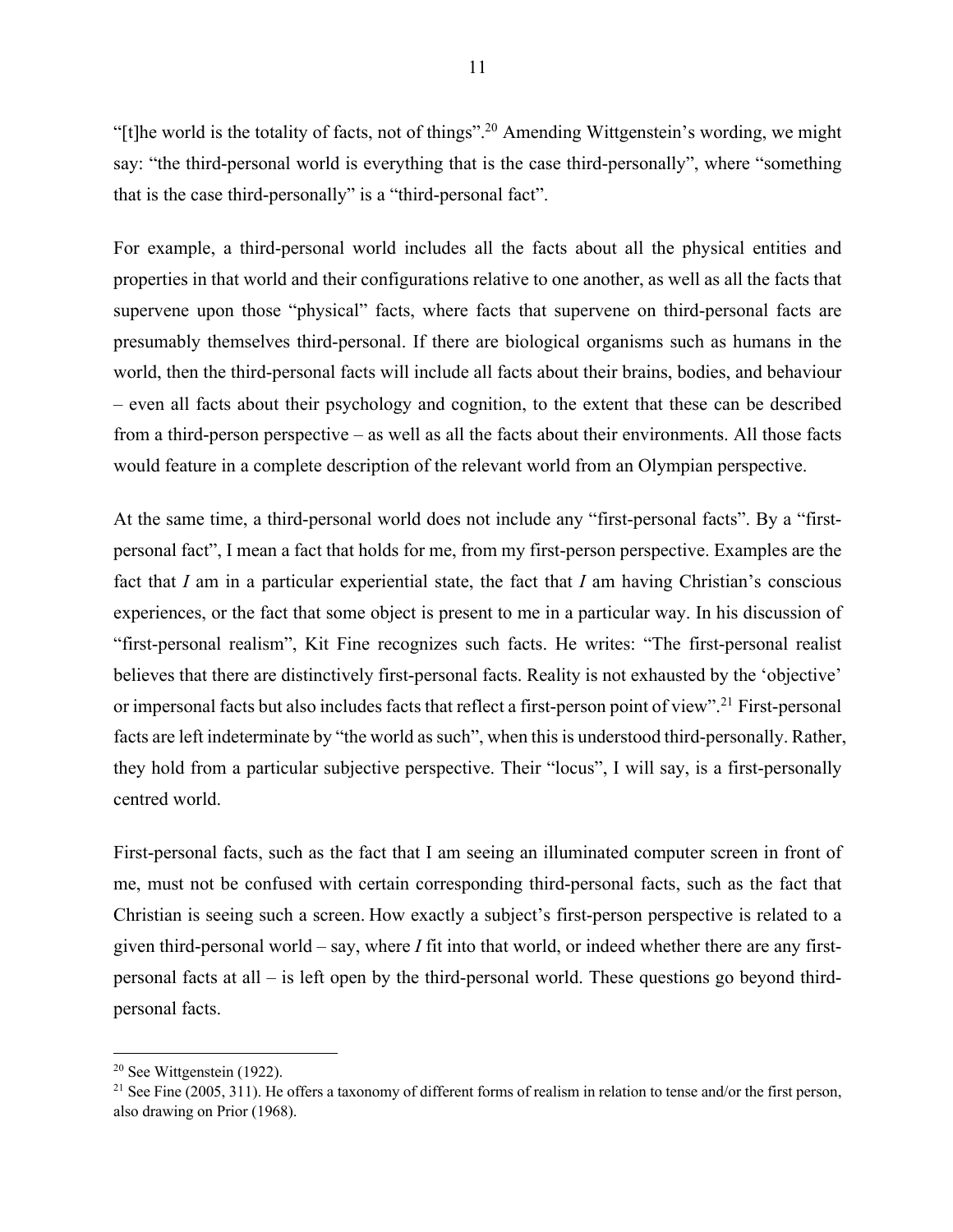David Lewis makes a structurally analogous point, albeit in relation to a subtly different issue:

"Consider the case of the two gods. They inhabit a certain possible world, and they know exactly which world it is. Therefore they know every proposition that is true at their world. Insofar as knowledge is a propositional attitude [with third-personal content], they are omniscient. Still I can imagine them to suffer ignorance: neither one knows which of the two he is."22

Although Lewis's topic here is indexicality and *de se* belief, not first-person experience, his quote illustrates the point that some facts, such as how *I* fit into the world or what *I* experience, are left open by a third-personal world. Even if I knew the totality of third-personal facts that hold at the world as depicted by the one-world picture, but lacked any first-personal information, my thirdpersonal knowledge by itself would not allow me to infer my own first-person perspective on the world. The first-personal facts are under-determined by the third-personal ones, just as the indexical facts are under-determined by the non-indexical ones.

To place a subject inside the world, we need to specify something above and beyond the thirdpersonal world, namely a first-person perspective on it. I call this a "locus of subjectivity".23 We can think of it as an additional ontological ingredient that is needed, in conjunction with the thirdpersonal world, to determine all first-personal facts. Let me use the letter  $\omega$  to denote the thirdpersonal world ("omega" for "world") and the letter  $\pi$  to denote a locus of subjectivity ("pi" for "perspective"). We can then represent a "first-personally centred world" by an ordered pair  $\langle \omega, \pi \rangle$ consisting of a third-personal world  $\omega$  and a locus of subjectivity  $\pi^{24}$ 

<sup>&</sup>lt;sup>22</sup> See Lewis (1979, 520). Lewis uses examples such as this one to argue that the contents of an agent's beliefs cannot generally be captured by ordinary propositions that the agent takes to be true (where a proposition is a set of possible worlds), but must be expressed by self-ascribed properties (where a property is a set of individuals). For instance, to believe that one is located on mountain A rather than on mountain B is to self-ascribe the property whose extension is the set of all individuals (actual and possible) on mountain A. This is essentially equivalent to taking the content of any belief to be a set of centred worlds, as discussed below. For a recent discussion, see Jackson and Stoljar (2020).  $23$  The term also appears in Fine (2005), but not with the exact same meaning.

 $24$  As noted, this is structurally similar to Hare's (2007, 2009) and Honderich's (2014) notions of a "subject world" and a "subjective physical world", respectively, each of which may be understood as a world present to a conscious subject, though Honderich doesn't make the connection with centred worlds. For more on this structural similarity, see note 32. The notion of "first-personally centred worlds" may also be compared with Vacariu's (2005) notion of "epistemologically different worlds", in which the subject and the conditions of observation are key elements. However, the latter notion doesn't seem to be defined around the template of centred worlds. Moreover, the emphasis of Vacariu's theory appears to be more on the thesis that "[b]y changing the conditions of observation, the human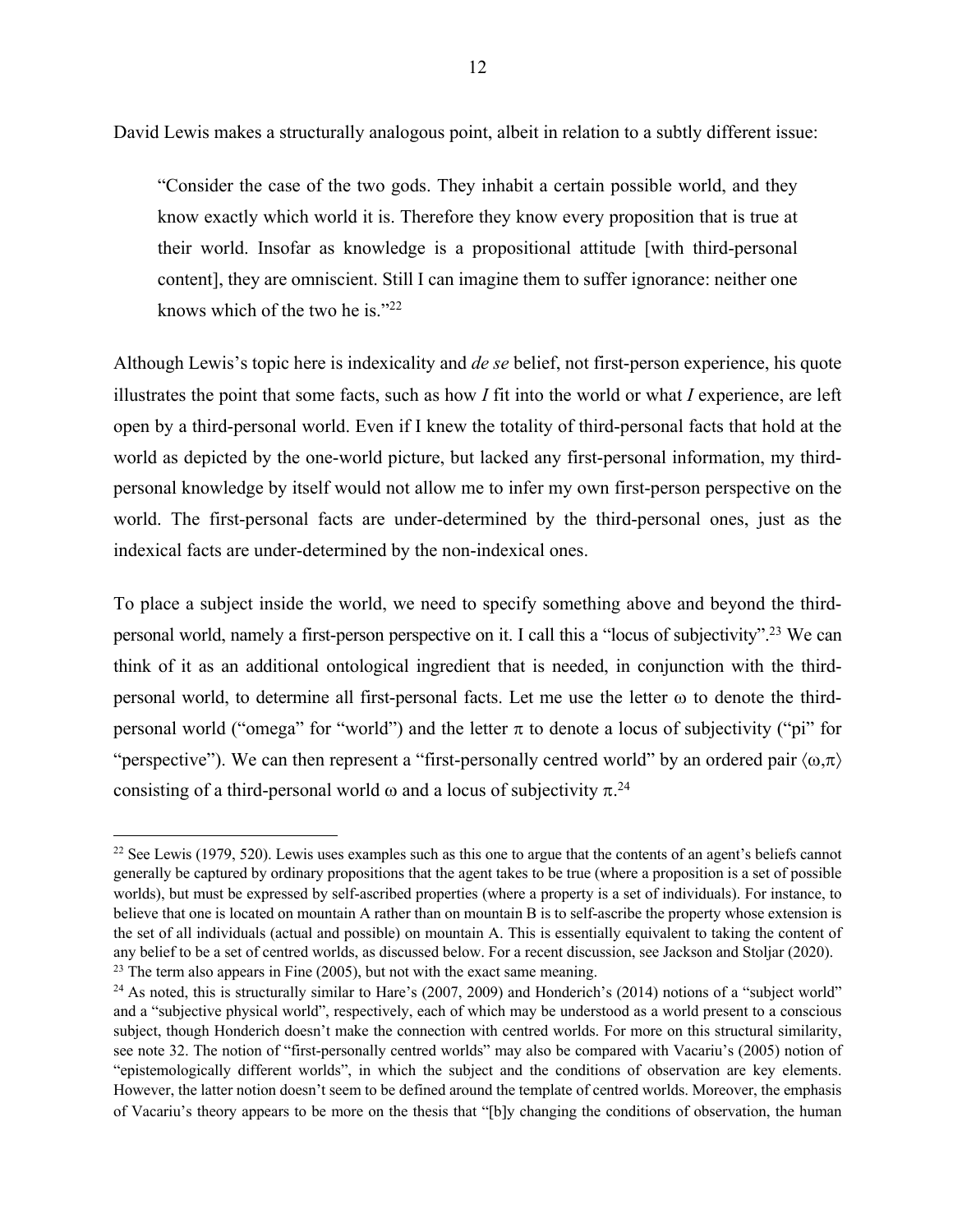Structurally, this notion is an instance of the standard notion of a "centred world" in the tradition of W.V. Quine and David Lewis: a world paired with some "location" or "centre".25 However, centred worlds are usually interpreted in a thinner way than required for present purposes: centres are often understood simply as spatio-temporal coordinates, akin to the dot indicating your current location on your smartphone map, or alternatively as specific individuals in the world. Centres in this conventional sense – locational coordinates or pointers to who you are – may not be rich enough to fix a subject's full conscious perspective on the world; or even if they were, this would be a substantive claim that we shouldn't presuppose from the outset. More than one distinct stream of conscious experience might be compatible with occupying the same centre in the world, on a thin understanding of what a centre is. Plausibly, for example, the total facts about the thirdpersonal world, together with my location pointer as picked up by my smartphone's globalpositioning system, still under-determine my conscious experiences.26

I therefore interpret "centres" in a thicker way here, as indicated by the term "locus of subjectivity". I take any such "locus" to be whatever ingredient is needed to fix the relevant subject's first-person perspective on the world. This must be specified as richly as required in order to ensure that any first-personally centred world in which the given locus of subjectivity occurs – i.e., any pairing of it with a third-personal world – leaves no first-personal facts underspecified. The facts to be fixed must include, in particular, all of the subject's phenomenal experiences at that world.

observer can pass from one epistemological world to another" (537), where such a change may occur, for instance, if we shift from using our eyes to observe something to using an electron microscope that allows us to see its microphysical composition, and the thesis that "the mind and the brain belong to epistemologically different worlds" (515) than on the thesis – which would be more analogous to the one discussed here – that different conscious subjects, even under otherwise similar observational conditions, are associated with different worlds. Finally, Johnston (2007, 270) introduces the notion of an "arena of presence and action": a subject's "whole centered pattern of presence, existing at a particular time, and perhaps over time". But he adds, "[t]he implied center is just a virtual center… The world is not in fact centered in this way" (ibid.). For him, the appearance of subjectivity is due to the fact that things come in different modes of presentation of which we "sample" only some, though they are all objective. Crucially, my own interpretation of a first-personally centred world is ontic, not epistemic.

<sup>&</sup>lt;sup>25</sup> See Quine (1969) and Lewis (1979); for a recent discussion, see Liao (2012).

<sup>&</sup>lt;sup>26</sup> Chalmers (1996, 144) argues that a centred world, in the standard thin sense, is insufficient to capture a subject's phenomenal experiences. He writes: "indexicals accompany facts about conscious experience in their failure to supervene logically on physical facts, but they are all settled by the addition of a thin 'indexical fact' about the location of the agent in question. But even when we give [the agent] perfect knowledge about her indexical relation to everything in the physical world, her knowledge of [e.g.] red experiences will not be improved in the slightest. In lacking phenomenal knowledge, she lacks far more than someone lacking indexical knowledge." See also Chalmers and Jackson (2001). These observations underline the need to adopt a richer interpretation of a locus of subjectivity.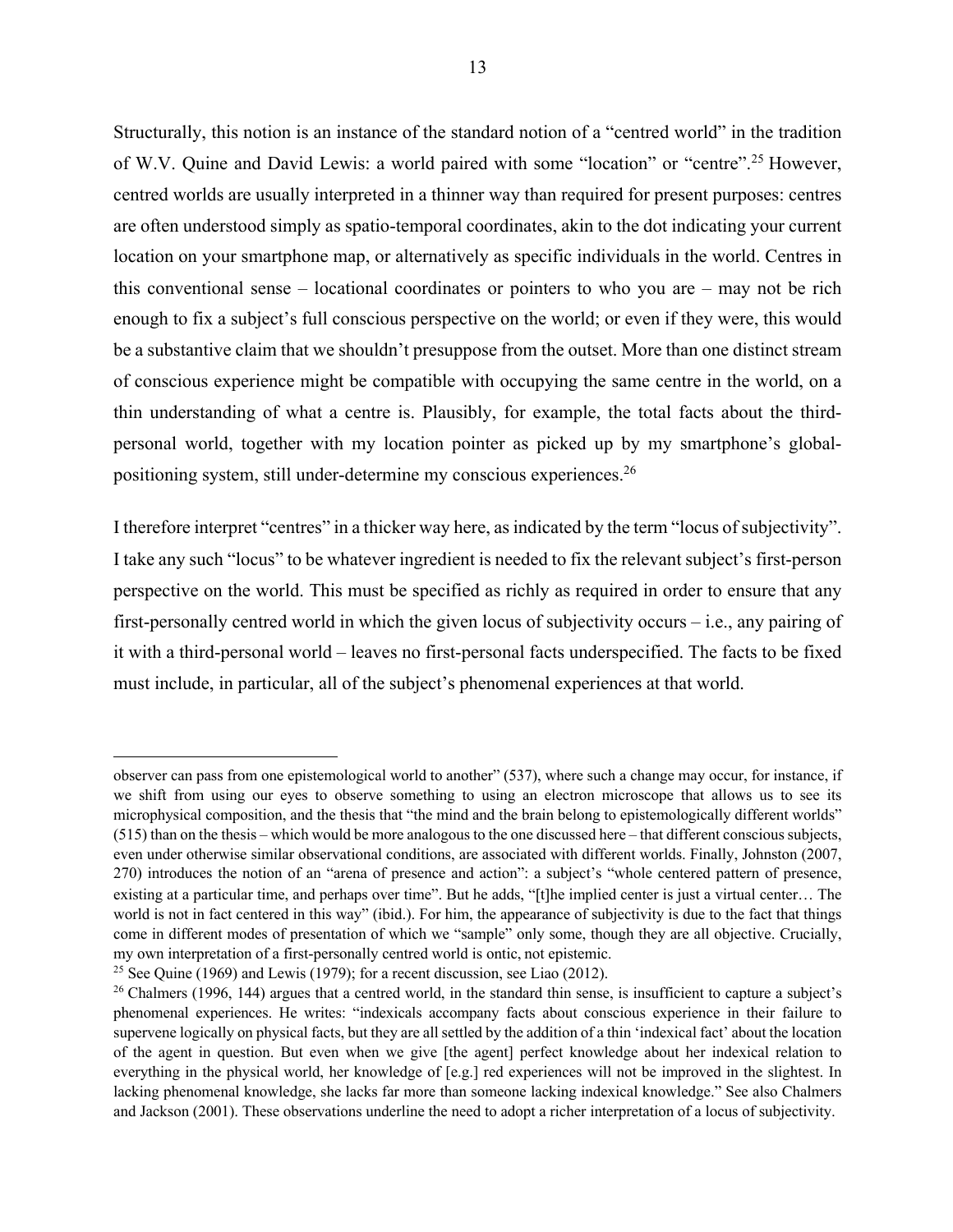The ordered pair  $\langle \omega,\pi \rangle$  thus encodes the totality of facts that hold at the world  $\omega$  with  $\pi$  placed inside it as the locus of subjectivity. Returning to Wittgenstein's characterization of "the world", we can say that "a subject's first-personally centred world is everything that is the case for that subject": everything that is the case at  $\langle \omega, \pi \rangle$ . Crucially, this includes both

- the totality of third-personal facts which would feature in a complete and exhaustive thirdpersonal description of the world that the relevant subject inhabits, and
- the totality of first-personal facts that hold for that subject: how the subject relates to the world, what the subject feels and experiences, and so on.

Those who like to think of worlds as representable by maximal consistent sets of sentences may think of a first-personally centred world as representable by a maximal consistent set of sentences expressible in third-person *and* first-person language. My own first-personally centred world would then be represented by the set of all first-personal and third-personal sentences that are true from where I stand. By contrast, a third-personal world would be representable by a maximal consistent set of sentences expressible in third-person language alone, and the actual third-personal world would be represented by the set of all true such sentences.

Importantly, the notion of a first-personally centred world is an ontic notion, not an epistemic one. My first-personally centred world  $\langle \omega, \pi \rangle$  includes

- not just those facts at  $\langle \omega, \pi \rangle$  of which I have knowledge or awareness,
- but all the facts that *hold* at  $\langle \omega, \pi \rangle$ , which may include many facts of which I am oblivious.

This ontic rather than epistemic understanding of a first-personally centred world matters because the goal is to provide an account of what the ontology of the world must be in order to accommodate both objective and subjective features. This must subsume *everything that is the case, both third-personally and first-personally*. We are not merely providing an account of a subject's epistemic state. Facts that the subject knows or is aware of will be among the facts that hold relative to the subject, but they do not exhaust them.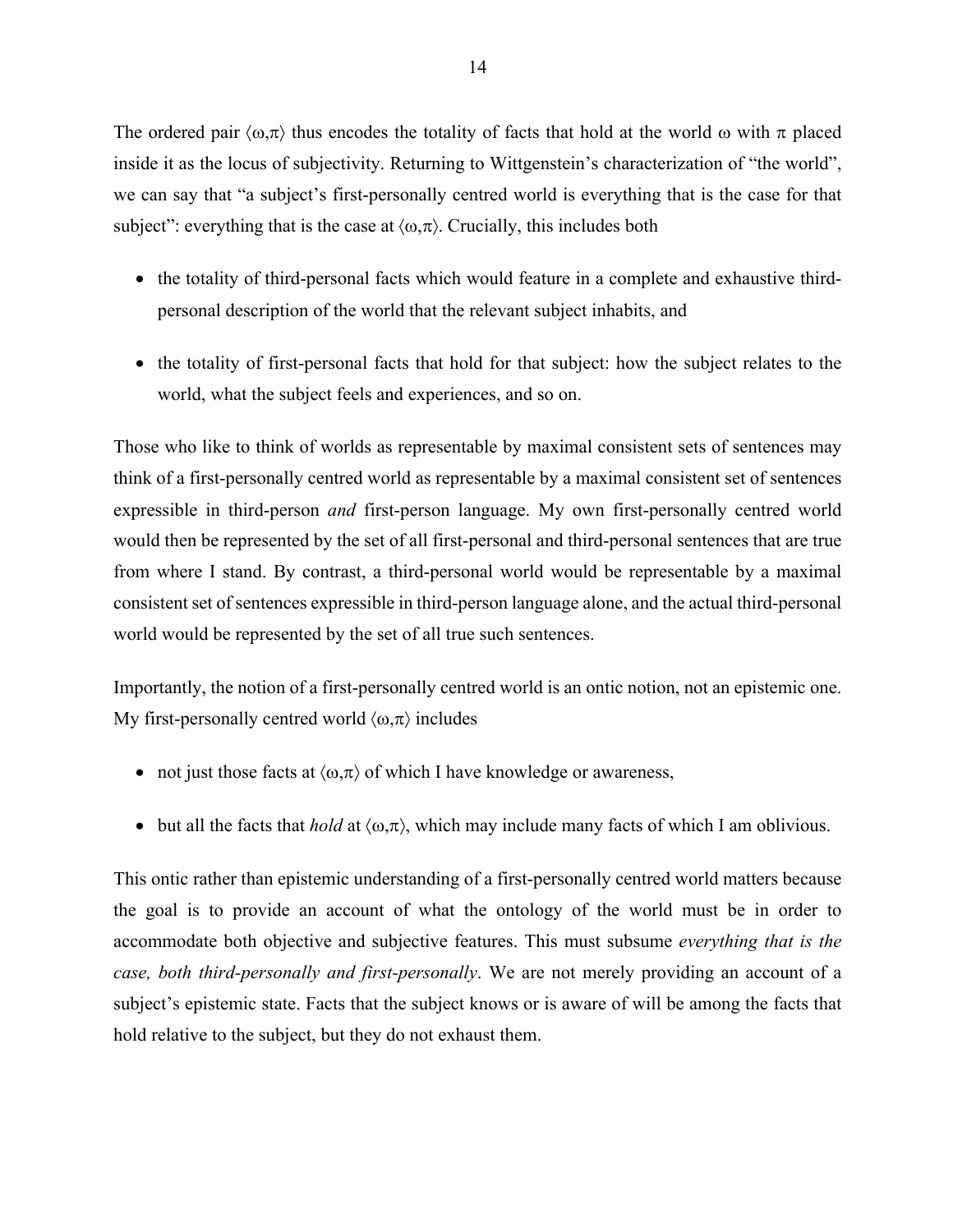On the present account, we must think of conscious experience not as something that is located at the third-personal world, but as something that occurs only at a first-personally centred world. To say that I am conscious, on this picture, is to say that some first-personally centred world is "present" for me. I am implying that I am conscious as soon as I acknowledge that some firstpersonally centred world is present for me, just as – in the more familiar third-personal case – we are implying that some third-personal truths hold once we accept that there is an actual thirdpersonal world. Another way of making this point is to say that we should not treat phenomenal consciousness as a property whose mode and locus of instantiation are on a par with those of a physical property. Rather, I suggest – echoing some phenomenologists – that consciousness is tied to a first-personal "mode of being":<sup>27</sup> my phenomenal consciousness lies in there being a firstpersonally centred world that is present for me.28

It is worth saying a little more about why this picture is best viewed as a *many-worlds* picture of consciousness, not as a *one-centred-world* picture. Unless we wish to accept a strong form of solipsism, we may reasonably assume that the same third-personal world can be paired with different loci of subjectivity which correspond to different conscious subjects. Suppose  $\omega$  is the actual third-personal world and  $\pi$  and  $\pi'$  are two possible loci of subjectivity, which represent your subjective perspective and mine, respectively. Then the ordered pairs  $\langle \omega, \pi \rangle$  and  $\langle \omega, \pi \rangle$  are each possible first-personally centred worlds, one of which is present for me, while the other is present for you.

There is no "first-personal world simpliciter" – one that we all share: you, I, and everyone else. As conscious subjects, we are experientially located in different and parallel first-personally centred worlds. Of course, our physical organisms and environment exist in a shared third-personal world. The third-personal facts instantiated at each of our first-personally centred worlds coincide. But the first-personal facts differ.

The best interpretation of this – and certainly the best *non-solipsistic* one – seems to be a "modal realist" interpretation. On this interpretation,

<sup>&</sup>lt;sup>27</sup> The notion of a "mode of being" was discussed by Heidegger (1927). Using this terminology, one might say: consciousness is not simply a property of a being, but rather a mode of being (or an aspect thereof). But I do not here commit myself to any further ideas from Heidegger's (controversial) philosophy.

 $28$  This is consistent with taking what Chalmers (1996) calls "awareness" to be instantiated at the third-personal world.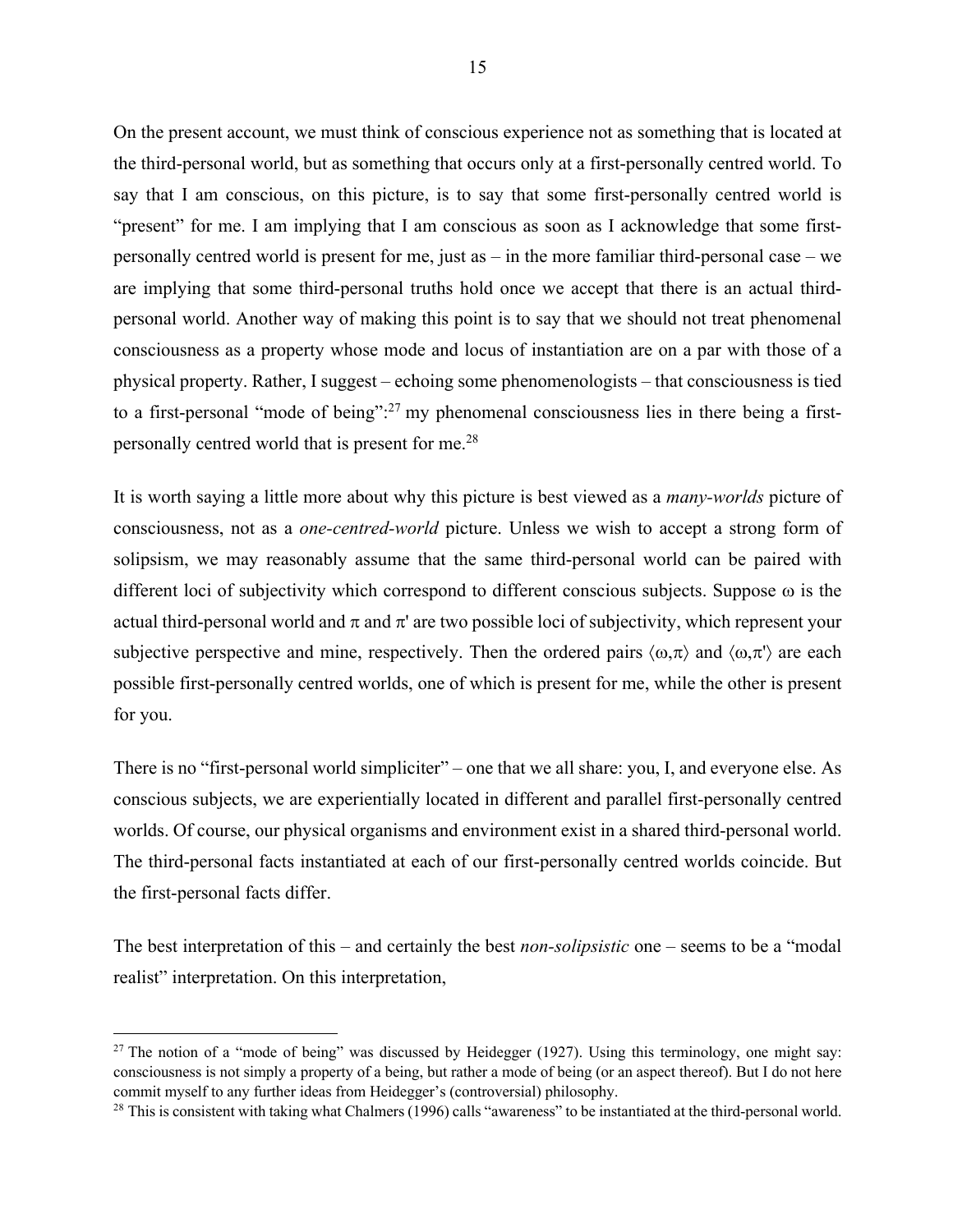• but only one of them is present for each subject.

Thus your first-personally centred world is no less real than mine. It just so happens that my firstpersonally centred world is present for me, while yours is present for you. This picture is broadly analogous to David Lewis's realism about possible worlds, albeit applied to first-personally centred worlds, rather than third-personal ones. According to Lewis's own modal realism, all possible worlds – by which he meant uncentred, third-personal worlds – are real, even though only one world is actual; different possible worlds thus do not differ in their *reality* status; they differ only in their *actuality* status.29 Analogously, on the present picture, different first-personally centred worlds do not differ in whether or not they are *real*, only in whether or not they are *present* for me.

Lewis considered modal realism a theoretically useful hypothesis in the philosophy of modality, suggesting that there are "many ways in which systematic philosophy goes more easily if we may presuppose modal realism in our analyses".<sup>30</sup> He wrote: "I take this to be a good reason to think that modal realism is true, just as the utility of set theory in mathematics is a good reason to believe that there are sets".<sup>31</sup> Regardless of whether we accept Lewis's modal realism with respect to uncentred worlds, embracing the proposed analogous position with respect to first-personally centred worlds seems natural if we are persuaded by a centred-worlds picture of consciousness but want to avoid solipsism. A salient criticism of Hare's "egocentric presentism", which – as noted – is a precursor of the many-worlds theory but lacks this modal realist commitment, is precisely its solipsistic flavour. Hare writes: "an egocentric presentist believes that only one subject world exists. There are no other subject worlds."32 By taking the view that other subjects' first-personally

<sup>&</sup>lt;sup>29</sup> See Lewis (1986). A modal realist must hold that what is real goes beyond what is actual. So, "the world" and "reality" must not be taken to be synonymous: aside from the actual world, other possible worlds are real too, albeit separate and non-actual. Modal realism in general raises many further philosophical questions (see, e.g., Yagisawa, 2010), which I must set aside here. Suffice it to say that some solution strategies offered for certain challenges raised by standard modal realism in the case of third-personal worlds might carry over also to the case of first-personally centred worlds. <sup>30</sup> See Lewis (1986, vii).

 $31$  Ibid.

<sup>32</sup> See Hare (2009, 41). Hare defines the notion of a "system of subject worlds (*S*-worlds)". This is "a set of physically identical *S*-worlds such that for any functionally sentient creature in an *S*-world in the set, there is an *S*-world in the set in which that very creature has present experiences" (2007, 366–367). If we think of that set as containing all the distinct first-personally centred worlds that are deemed real on my modal realist picture, then Hare's theory is structurally similar to mine. Yet, Hare seems to reject a modal realist, "many worlds" interpretation. Honderich's (2014)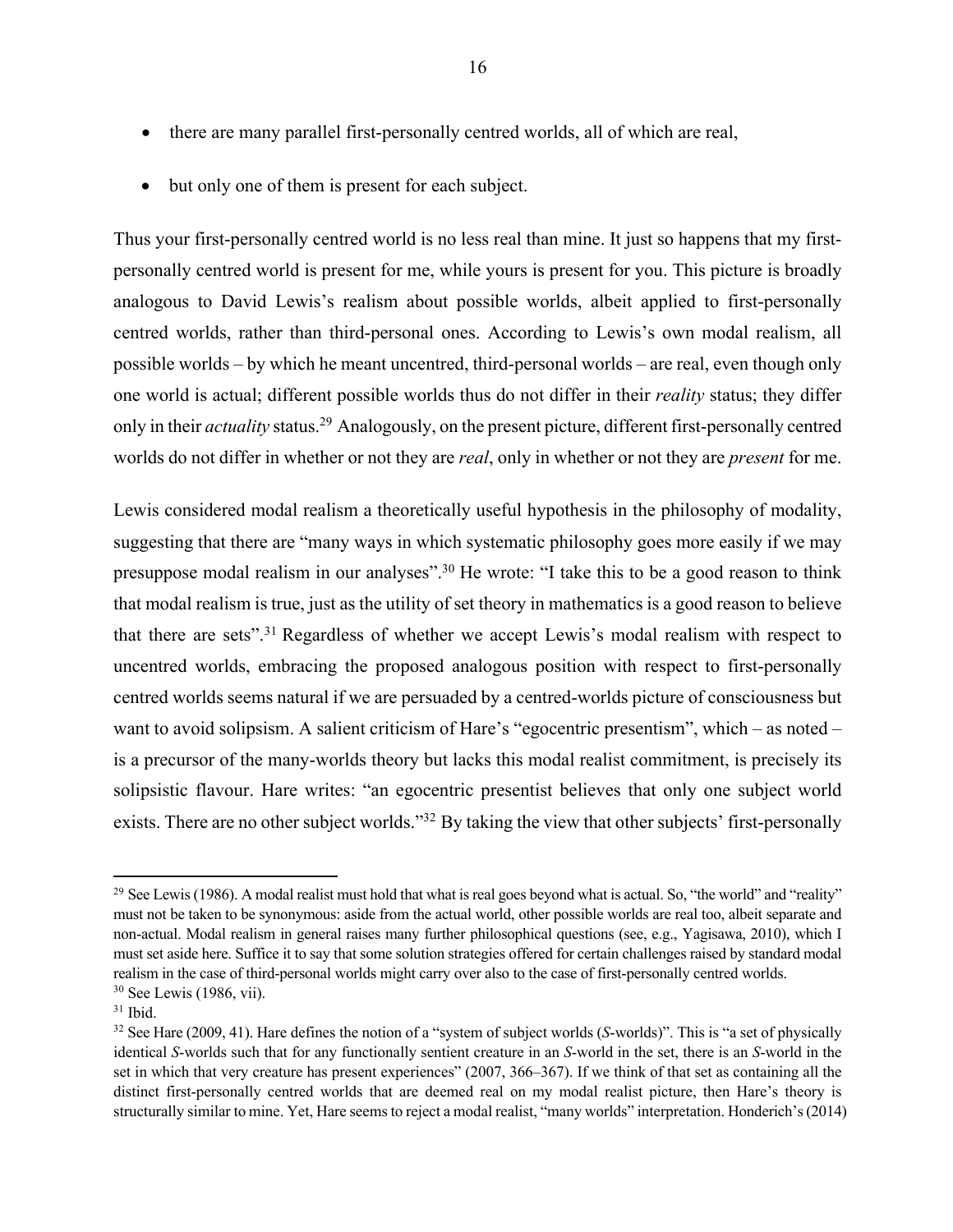centred worlds are real, albeit not present for me, the many-worlds picture can avoid this. It can, on the one hand, point to what is special about my own conscious experience (its presence for me) but, on the other hand, retain a modal realist commitment to the existence of other subjects' conscious experiences too (insofar as those subjects' first-personally centred worlds are also real, in parallel to mine). So, just as Lewis considered his own modal realism about uncentred worlds theoretically useful in the philosophy of modality, a proponent of the many-worlds theory of consciousness may consider an analogous modal realism about first-personally centred worlds theoretically useful in the philosophy of consciousness.

## **6. First-personal facts and indexicality**

The totality of facts that hold at a first-personally centred world  $\langle \omega, \pi \rangle$  can be usefully partitioned into three categories:

**Pure third-personal facts:** These are facts determined by the third-personal world  $\omega$ alone. For any two distinct loci of subjectivity,  $\pi$  and  $\pi'$ , that might be paired with  $\omega$ , any such fact holds at  $\langle \omega,\pi \rangle$  if and only if it holds at  $\langle \omega,\pi \rangle$ . Pure third-personal facts are invariant under changes in the locus of subjectivity. In that sense, they are fully "objective".

**Pure first-personal facts:** These are facts determined by the locus of subjectivity  $\pi$  alone. For any two distinct third-personal worlds,  $\omega$  and  $\omega'$ , with which that same locus of subjectivity  $\pi$  might be paired (if any), any such fact holds at  $\langle \omega, \pi \rangle$  if and only if it holds at  $\langle \omega', \pi \rangle$ . Pure first-personal facts are invariant under changes in the thirdpersonal world. In that sense, they are fully "subjective".

**Mixed facts:** These are facts determined only by the combination of the third-personal world  $\omega$  and the locus of subjectivity  $\pi$ . Whether any such fact holds at the firstpersonally centred world  $\langle \omega, \pi \rangle$  depends not only on the third-personal world  $\omega$  but also on the locus of subjectivity  $\pi$ . An example may be the fact that some feature of the world is present to me in a particular way or that I relate to the world in such-and-such a way – whether perceptually, attitudinally, or locationally.

understanding of "subjective physical worlds", another precursor, has more of a many-worlds flavour, but in tension with this, he describes "objective" and "subjective physical worlds" as "parts" of a single physical world (226).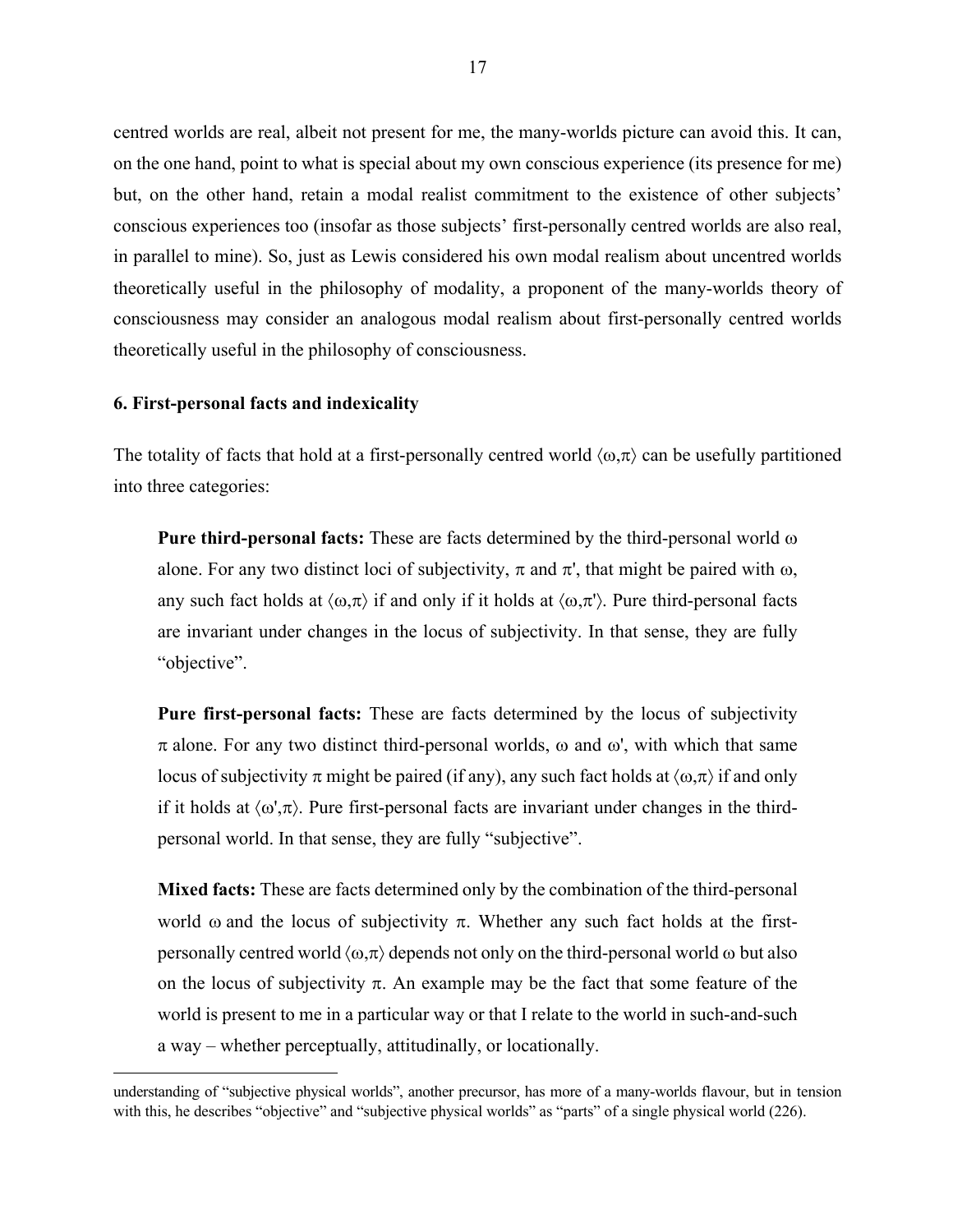The "mixed" category includes ordinary indexical facts. My mentioning of indexical facts might raise questions about the relationship between phenomenal facts and indexical facts. In particular, one might worry that, by characterizing first-personally centred worlds in analogy to centred worlds in the literature on indexicality and *de se* content, I conflate the problem of conscious experience with that of indexicality. After all, centred worlds – in the standard sense of a world paired with a "centre" or spatio-temporal location marker – are key formal tools to represent indexical content. 33

My response is this. I accept that we should not think of phenomenal experience as being the same as indexicality. Not every indexical fact is plausibly a phenomenal fact. The fact that I am in Munich right now is indexical, but not by itself phenomenal. However, while not every indexical fact is a phenomenal one, phenomenal consciousness is arguably an indexical phenomenon. Conscious experiences do not occur third-personally, at the world simpliciter, but first-personally, for a particular subject, and thus at a world that is centred around a first-person perspective. So, it should be no surprise that the proposed framework for representing conscious experience is structurally similar to a standard framework for representing indexicality.

Furthermore, even ordinary indexical facts, such as the fact that I am in Munich right now, seem to require something like a subject for which they hold – perhaps a subject in a coarse-grained sense. The locus at which any indexical fact is instantiated is not the world simpliciter, but *the world together with some perspective on it*. Without any occupied perspective, no indexical fact could be instantiated. At most, we might say: such-and-such indexical fact *would hold if one were to occupy a particular perspective inside the world, such as a particular spatio-temporal perspective*. But no indexical fact would hold simpliciter – "monadically" and not just relative to some hypothetical centre that is actually unoccupied. A subject-free world – one not paired with any occupied centre – has no room for monadically instantiated indexical facts. By contrast, once

<sup>&</sup>lt;sup>33</sup> See, e.g., Liao (2012) and Milano (2018). Note that indexicality can itself be represented in different ways. Consider the indexical "I am in Munich". One could locate its indexicality either in its *content* (by taking the content to be a centred proposition, i.e., a set of centred worlds, centred around an individual in Munich) or in the *mode* with which the content is represented (by taking the content to be an uncentred proposition, such as "Christian is in Munich", but taking that content to be represented in a special mode). The parallel between my treatment of consciousness and treatments of indexicality arises under the *content* (rather than *mode*) approach to indexicals.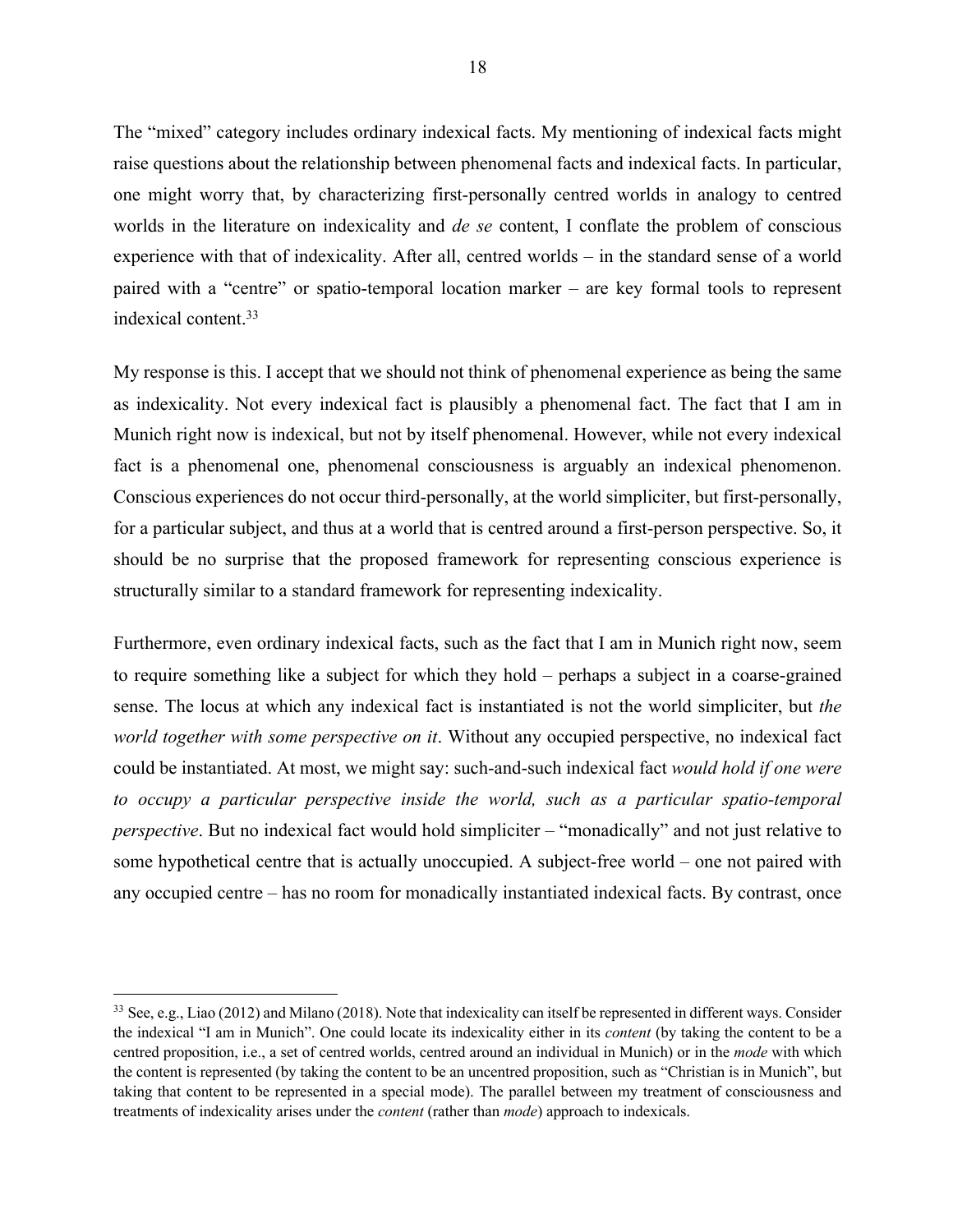I occupy the particular centre at which I am (i.e., I am in my suitably centred world), the fact that I am in Munich now holds monadically.34

I am open to the suggestion that consciousness is, in some sense, a special case of indexicality, namely, a particularly fine-grained and rich case.<sup>35</sup> First-personally centred worlds may be viewed as sufficiently enriched refinements of centred worlds as understood in the literature on indexicality. The structural parallel between the present account of consciousness and existing accounts of indexicality is therefore a feature of that account, not a bug.

#### **7. How the many-worlds picture improves upon the standard picture**

Having completed my first sketch of the many-worlds picture, I would like to explain briefly how that picture avoids the identified shortcomings of the one-world picture.

My first criticism of the one-world picture was that, by taking all conscious subjects' experiences, just like all physical properties, to be features of one and the same world, the picture does not fully capture the perspectival, first-person, and subjective character of conscious experience. As should be clear, the many-worlds picture avoids this problem by associating each subject with a subjectspecific first-personally centred world. It thus implies that the locus of consciousness is not the third-personal world, but a first-personally centred world, a world that is centred around a "locus of subjectivity". In this way, the many-worlds picture accommodates the perspectival, firstpersonal, and subjective character of consciousness.

My second criticism of the one-world picture was that it does not capture the centrality of the subject within any conscious experience. Moreover, I noted that the very notion of "the subject" has remained elusive in the analytic philosophy of mind. Since we have no good reason to regard "the subject" as an entity on a par with other entities in our ontology, it seems reasonable to avoid any reification of "the subject". But how do we account for the apparent "subject-centredness" of our conscious experience? The many-worlds picture can say something useful here. On the one hand, the picture suggests that we shouldn't think of first-person experiences as occurring at the

<sup>&</sup>lt;sup>34</sup> I have here benefitted from Hare's (2007, 2009) distinction between "monadic" and "relational" senses of presence. One might say: at a world that isn't paired with a centre, indexical facts can hold at most relationally (relative to some centre that isn't fixed by the world itself), but not monadically. At a centred world, indexical facts can hold monadically. <sup>35</sup> I am grateful to Silvia Milano for a helpful discussion of this point.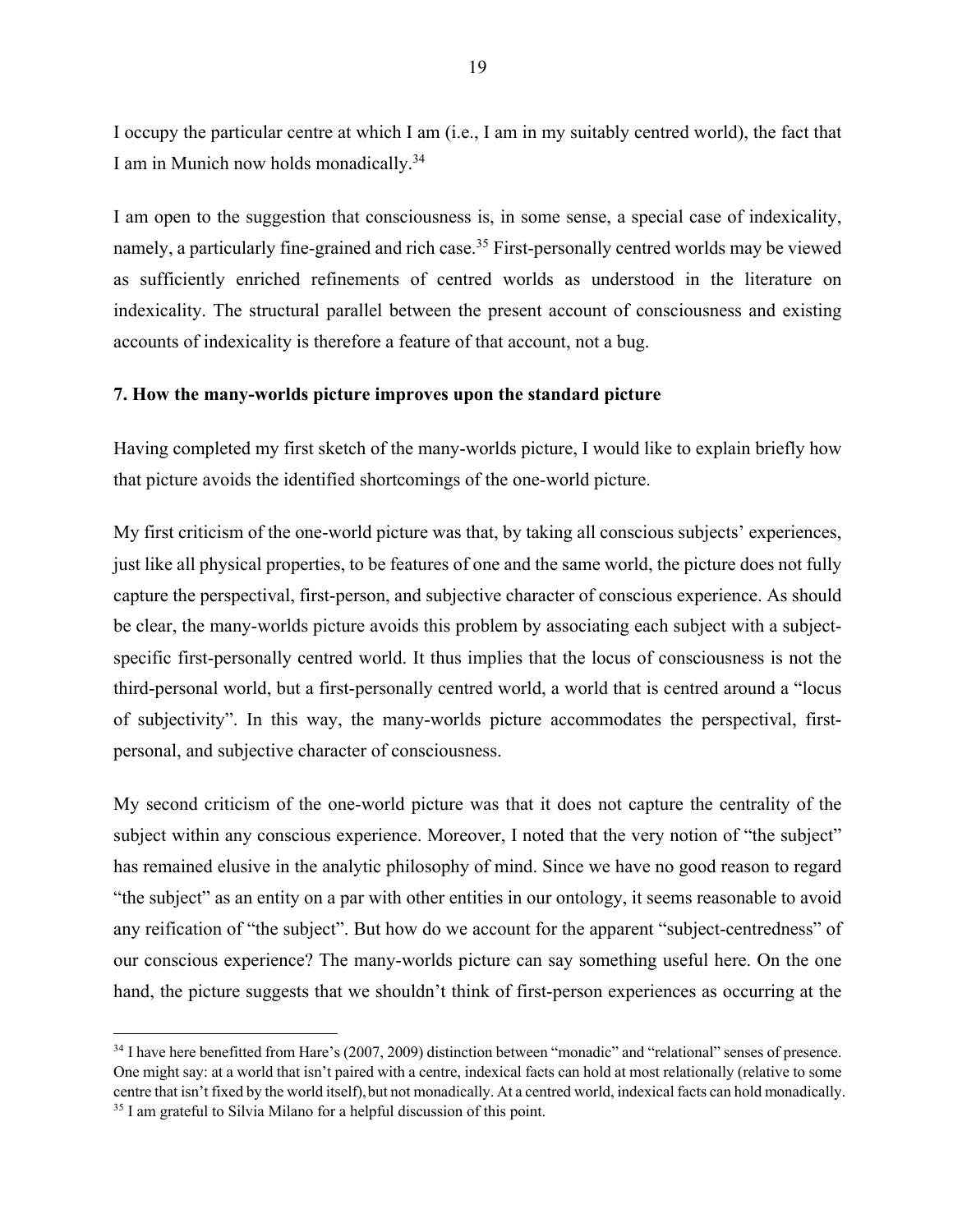(third-personal) "world simpliciter", and it does not treat "the subject" as an entity in that world. On the other hand, it still includes "the subject" as a building block of our ontology, via the concept of a "locus of subjectivity" that is a key constituent of a first-personally centred world. Crucially, however, a "locus of subjectivity" is best viewed, not as an entity, but as a "locus of being" – or as constituting a "locus of being" in conjunction with the third-personal world with which it is paired. In short, "the subject" is not an ordinary entity – either in the third-personal world or in the first-personally centred world – but a locus around which a first-personally centred world is centred. 36

My third criticism of the one-world picture was that it lacks the resources to address the question of why I am having *my* conscious experiences rather than someone else's – Hellie's "vertiginous question". According to the one-world picture, there is no fact that holds at the world simpliciter which could settle that question. By contrast, the many-worlds picture can make recourse to a richer set of facts in answering it. Given the indexical nature of the question, any answer must point to a fact that isn't purely third-personal. If the locus of my conscious experiences is my firstpersonally centred world, then I am able to point to such a fact. There is a first-personal fact that holds at my first-personally centred world to the effect that I am having *my* conscious experiences rather than anyone else's.

My fourth criticism of the one-world picture was that it is not well placed to account for the unity of consciousness. Why do some phenomenal properties belong to a unified conscious perspective, while others belong to distinct perspectives? The many-worlds picture implies that what makes different first-personal facts belong to the same first-person perspective is that they hold at the same first-personally centred world. The unifying feature of all the phenomenal facts that constitute my conscious experiences is that they all hold at my first-personally centred world. The unifying feature of all the facts that constitute your conscious experiences is that they all hold at your first-personally centred world. To be sure, this does not settle all questions about the unity of consciousness. For instance, not every fact that holds at my first-personally centred world qualifies as a phenomenal fact. We may need to say more about which facts – among those that hold at my

<sup>&</sup>lt;sup>36</sup> Relatedly, Fine (2005, 312) distinguishes between the "metaphysical self" and the "empirical self". He describes the former as "the implicit subject of the egocentric facts": "it might be regarded as the locus of subjectivity, since it is relative to such a self that the egocentric facts will obtain". And he describes the latter as "the explicit subject of non‐egocentric facts". Arguably, only the latter but not the former can be an entity of an ordinary sort in the world.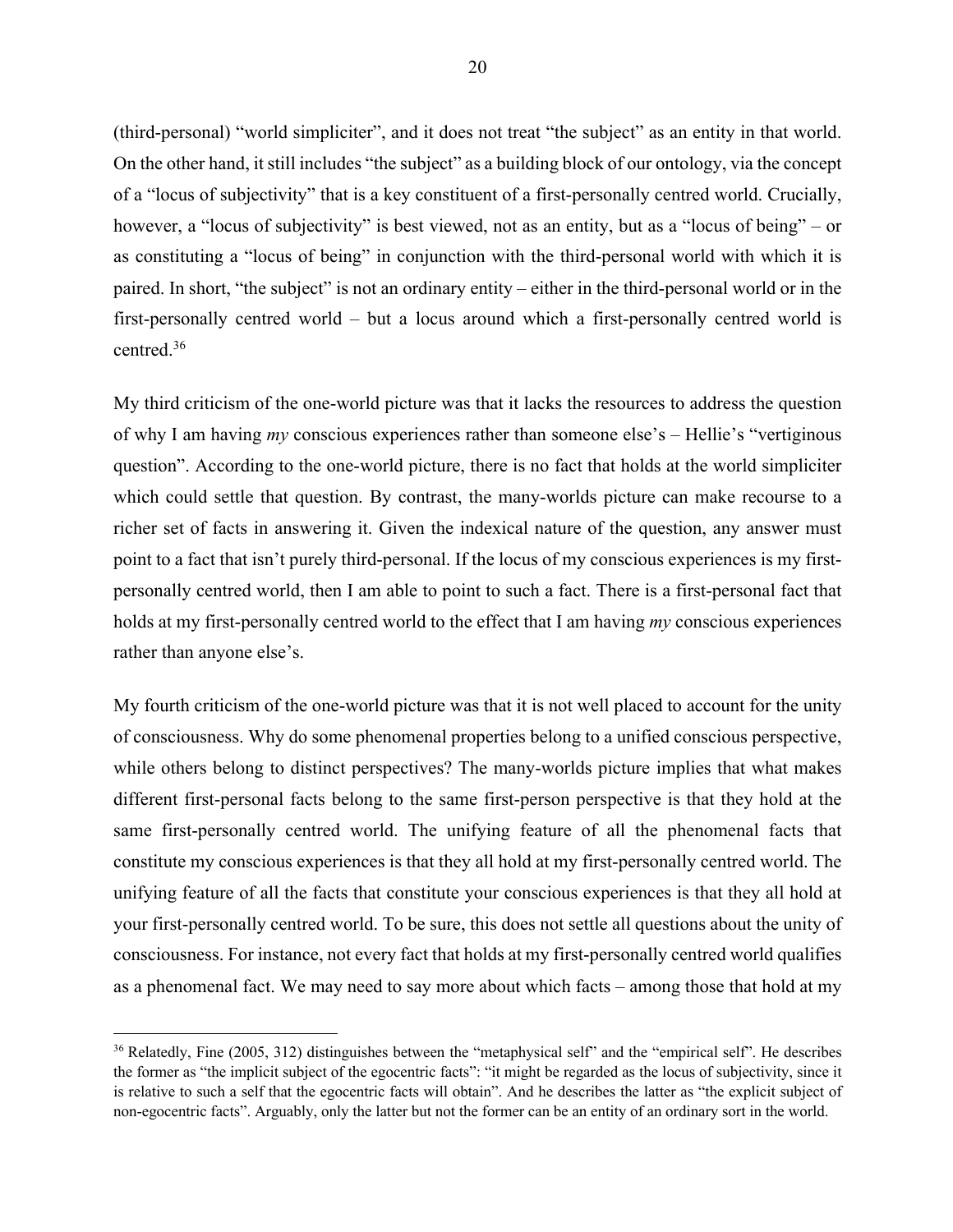first-personally centred world – count as phenomenal facts. Even so, by locating conscious experiences at first-personally centred worlds, the present picture offers some structural resources for capturing the unity of consciousness.

My fifth criticism of the one-world picture was that it does not satisfactorily explain why the conscious experiences of others are first-personally inscrutable to us. Why is it impossible to gain direct epistemic access to the first-person experiences of others? The many-worlds picture gives us a principled answer to this question. The conscious experiences of others are located at distinct first-personally centred worlds, which are not present to us. Only my own first-personally centred world is present to me, and the facts about others' conscious experiences are not located at that world. Any references that I am making to the conscious experiences of others are therefore references to certain "parallel" worlds, distinct from my own: namely the first-personally centred worlds of different subjects.

My final criticism of the one-world picture was that it doesn't give us a fully compelling diagnosis of why exactly the hard problem of consciousness is hard. I will return to this issue in Section 10.

I should emphasize that, just as my objections to the one-world picture weren't intended as definitive knock-down arguments but as motivating reasons for considering an alternative picture, so my brief explanations as to why the many-worlds picture avoids the identified problems should also be viewed as somewhat tentative. More work is needed on each of the issues raised.

#### **8. The relationship between the third-personal and the first-personal facts**

What does the present picture imply for the debate about what, if any, metaphysical dependence there is between consciousness and physical features of the world? How, in particular, should we think about the metaphysical relationship between third-personal facts and first-personally centred facts, both of the "pure" and of the "mixed" sorts distinguished earlier? My suggestion is that we can associate them with two different ontological levels. Crucially, the level of first-personally centred facts turns out to be subvenient and the level of third-personal facts supervenient, not the other way around. This is consistent with the rejection of physicalism by philosophers such as David Chalmers, but the many-worlds theory goes further, by rejecting the one-world picture too.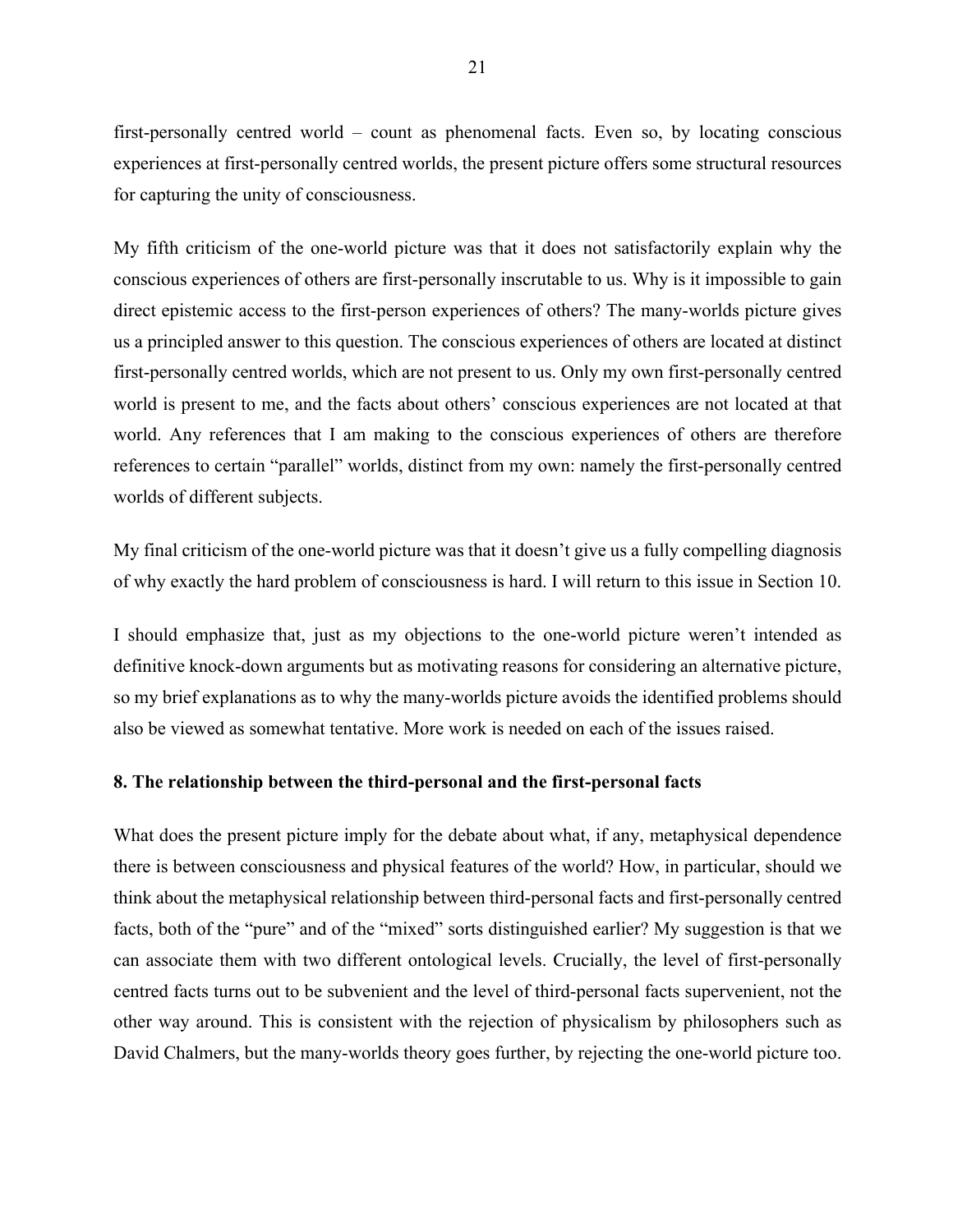To explain this, I need to introduce the notion of "ontological levels". Colloquially, we often treat the world as being stratified into levels. For instance, we talk about the level of physics, the level of biology, the level of psychology, and so on. We can make this more precise by associating different levels with different classes of facts. The physical facts are distinct from the biological facts, which are distinct from the psychological facts, and so on. We can then recognize certain relationships of metaphysical dependence between different such classes of facts. For instance, the totality of physical facts is sufficient to determine the biological facts, and so we say that the biological level supervenes on the physical. (Sometimes this is alternatively spelt out in terms of "grounding", but I will here focus on supervenience.) Some levels stand in a supervenience relationship to each other, others not. To illustrate, the geological and biological levels are unrelated by supervenience – the facts at neither of these levels suffice to determine those at the other – but each supervenes on the physical.

Generally, we can think of a levelled ontology as encompassing a class of levels that is partially ordered by supervenience.<sup>37</sup> For each level, we can further introduce the notion of the "set of all possible worlds at that level", where a "possible world at a particular level" is a possible specification of the totality of facts at that level. For instance:

- For the physical level, we introduce the set  $\Omega_{\text{phys}}$  of all possible "physical-level worlds". Each element of  $\Omega_{\text{phys}}$  represents a possible way the totality of physical facts could be.
- For the biological level, we introduce the set  $\Omega_{bio}$  of all possible "biological-level worlds". Each element of  $\Omega_{\text{bio}}$  represents a possible way the totality of biological facts could be.

We can use the sets  $\Omega_{\text{phys}}$  and  $\Omega_{\text{bio}}$  as formal representations of these two levels. Now, to say that the biological level supervenes on the physical is to say that there is a mapping from  $\Omega_{\text{phys}}$  to  $\Omega_{\text{bio}}$ which assigns to each physical-level world the biological-level world that supervenes on it. Supervenience mappings, which map worlds at the subvenient level to worlds at the supervenient level, are:

<sup>&</sup>lt;sup>37</sup> Formally, a levelled ontology is an ordered pair  $\langle \mathcal{L}, \mathcal{S} \rangle$ , where  $\mathcal{L}$  and  $\mathcal{S}$  are formal representations of the class of levels and the supervenience relations, respectively. I here draw on the approach in List (2019).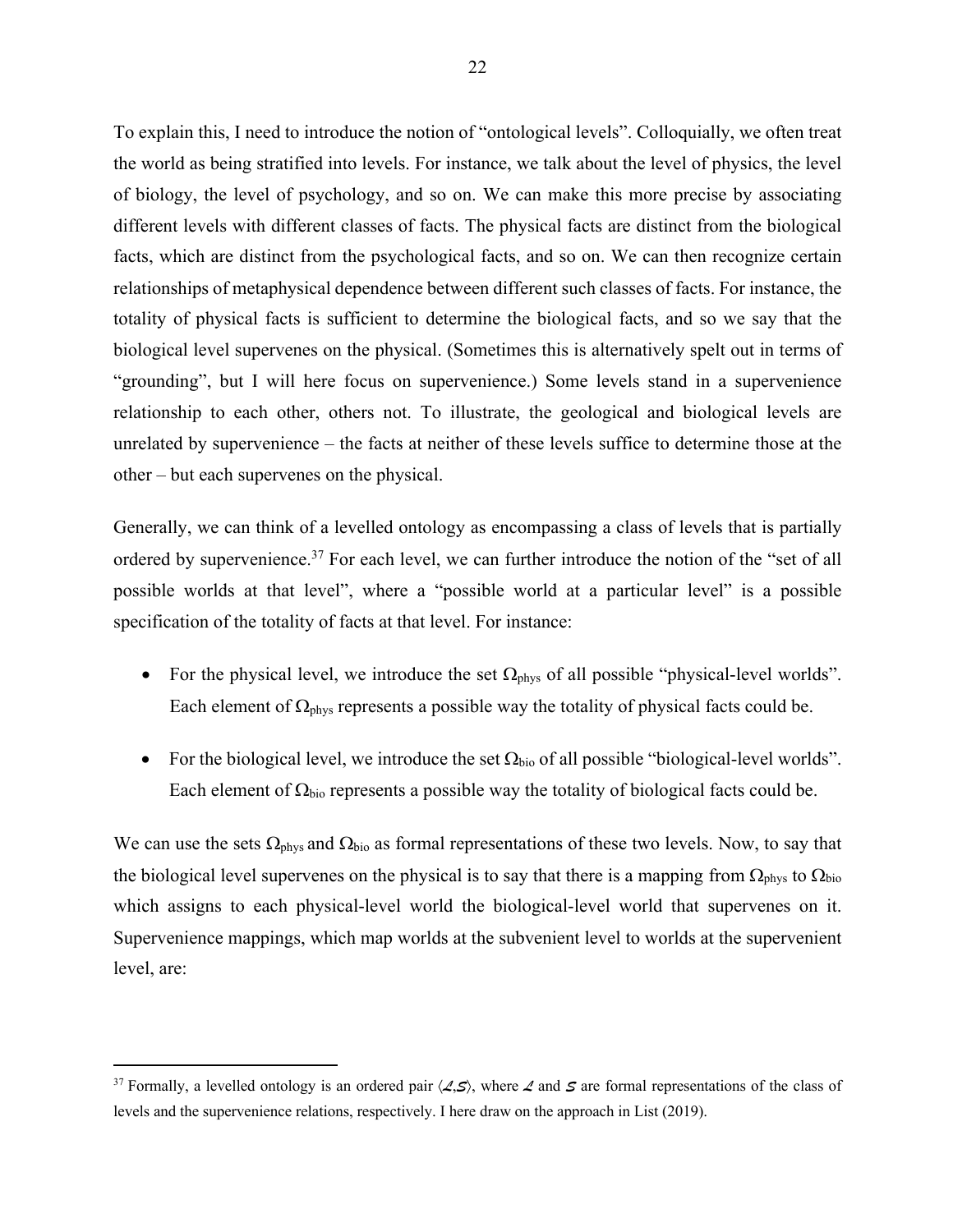- "surjective", in the sense that, for each supervenient-level world, there is at least one subvenient-level world that is mapped to it, and
- (typically) "many-to-one", in the sense that more than one subvenient-level world may be mapped to the same supervenient-level world.

In the example of the physical and biological levels, "surjectivity" means that every biologicallevel world has at least one possible "physical realizer", where a "realizer" of the biological-level world is a physical-level world that gives rise to it. "Many-to-one" means that a biological-level world may be "multiply realizable" at the physical level: more than one physical-level world can give rise to the same biological-level world. Of course, proponents of a levelled ontology can still disagree about which levels there are, and which pairs of such levels are related by supervenience.

With these definitions in place, let me return to the many-worlds picture of consciousness. It is easy to see that we can associate third-personal facts and first-personally centred facts with two different ontological levels. Let  $\Omega_{3rd}$  denote the set of all possible third-personal worlds, and let  $\Omega_{1st}$  denote the set of all possible first-personally centred worlds. (Depending on the intended interpretation, "possible" could mean either "metaphysically possible" or "nomologically possible".) Now consider the mapping that maps each first-personally centred world  $\langle \omega, \pi \rangle$  to the corresponding third-personal world  $\omega$ . This clearly has the properties of a supervenience mapping as just defined. And insofar as it maps from  $\Omega_{1st}$  to  $\Omega_{3rd}$ , the first-personally centred level qualifies as subvenient and the third-personal as supervenient. This should be unsurprising, since firstpersonally centred worlds include strictly more facts than third-personal worlds. Each firstpersonally centred world, by being an ordered pair of the form  $\langle \omega, \pi \rangle$ , includes both third-personal and first-personal facts.

Indeed, we can think of any first-personally centred world  $\langle \omega, \pi \rangle$  as a "first-personal realizer" of the third-personal world  $\omega$ . If, as I have assumed, different loci of subjectivity –  $\pi$ ,  $\pi'$ ,  $\pi''$ , and so on – are compatible with the same third-personal world  $\omega$ , we can think of the third-personal world  $\omega$  as being "multiply realizable" at the first-personal level. On this picture, whenever a new conscious being comes into existence, such as a new-born human, there will be a new first-personal realizer of the third-personal world. Each new site of conscious experiences thus gives rise to a new way the third-personal world may be first-personally realized. A peculiar feature of this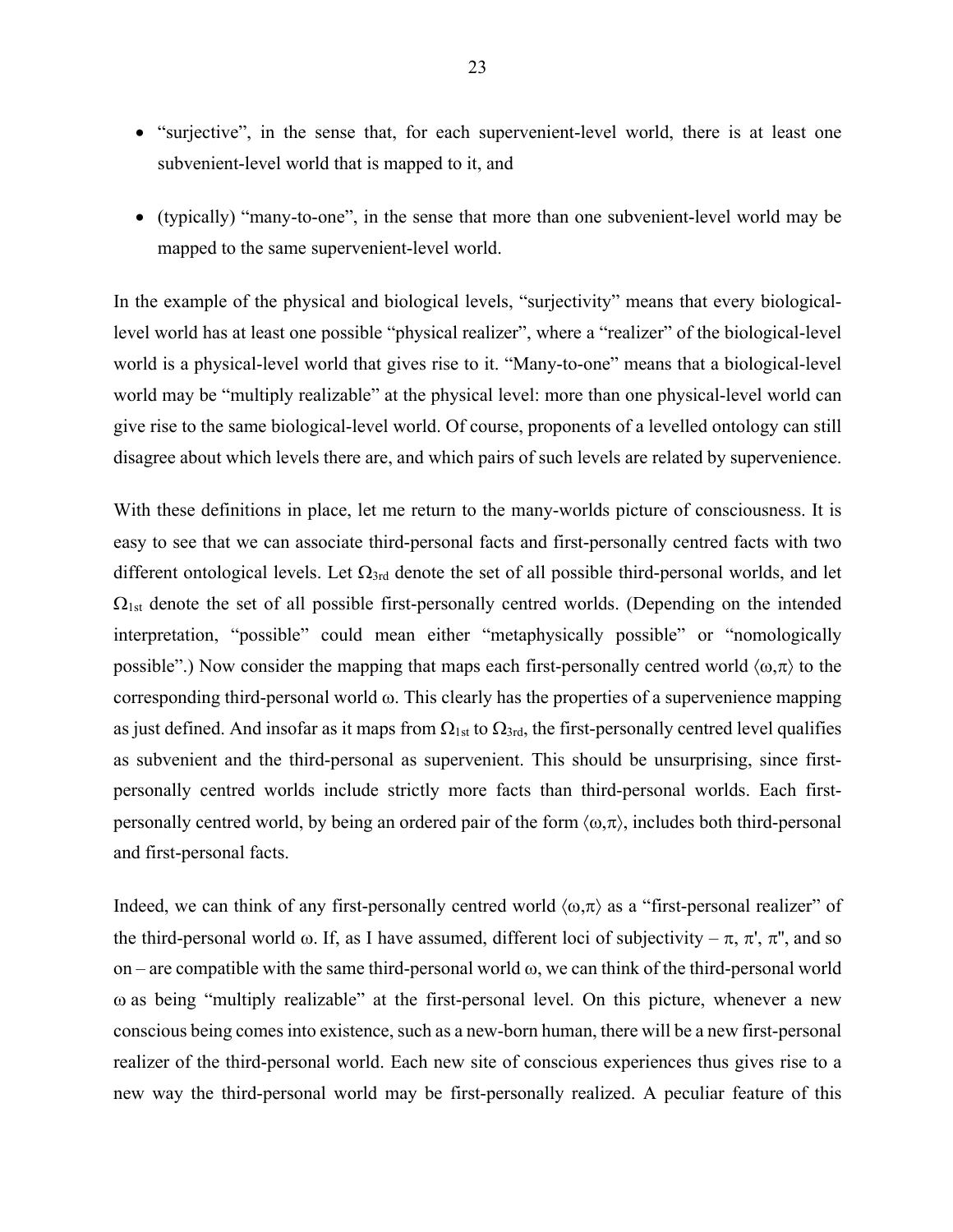multiple realizability, entailed by the proposed modal realist interpretation, is that the different first-personally centred worlds that are "possible realizers" of the third-personal world  $\omega$  are all real, even though only one of them is present for each subject.

Furthermore, as third-personal facts do not depend on the locus of subjectivity at all, we can treat them as holding at the third-personal level simpliciter, while first-personal facts – both "pure" and "mixed" – hold only at the first-personal level. Unlike in a traditional physicalist picture, the firstpersonal facts reside at a subvenient level relative to the third-personal facts. In that sense, phenomenal consciousness does not supervene on physical facts. I will now briefly comment on how we can situate scientific theories of consciousness in this two-level metaphysical structure.

### **9. Psycho-physical laws and scientific theories of consciousness**

Scientific theories of consciousness, as proposed by neuroscientists and psychologists, are typically attempts to identify the neural or, more generally, physical correlates of consciousness. That is, they entail hypotheses to the effect that an organism or entity is phenomenally conscious (or in such-and-such experiential state) if and only if its brain, or cognition, or functional makeup, satisfies such-and-such conditions. When asked why I am conscious now while during general anaesthesia I am not, they will point to certain features of my brain state that explain the difference. Likewise, when asked why a dog is conscious and a washing machine is not, they will point to certain features present in the dog and absent in the washing machine. Technically, such theories hypothesize "psycho-physical laws": laws specifying which physical or biological conditions are such as to give rise to conscious experiences. How can we think about such laws in the present terms?

We begin by noting that since each first-personally centred world is formally an ordered pair  $\langle \omega, \pi \rangle$ consisting of a third-personal world  $\omega$  and a locus of subjectivity  $\pi$ , the set of all possible firstpersonally centred worlds,  $\Omega_{1st}$ , must either coincide with or be a subset of the set of all logically possible such pairs. Formally,

# $\Omega_{1st} \subset \Omega_{3rd} \times \Pi$ ,

where  $\Omega_{3rd}$  is the set of all possible third-personal worlds and  $\Pi$  is the universal set of all logically possible loci of subjectivity. Now, if we wish to interpret  $\Omega_{1st}$  as the set of all *nomologically possible* worlds at the first-personal level, then  $\Omega_{1st}$  is presumably smaller than the set  $\Omega_{3rd} \times \Pi$  of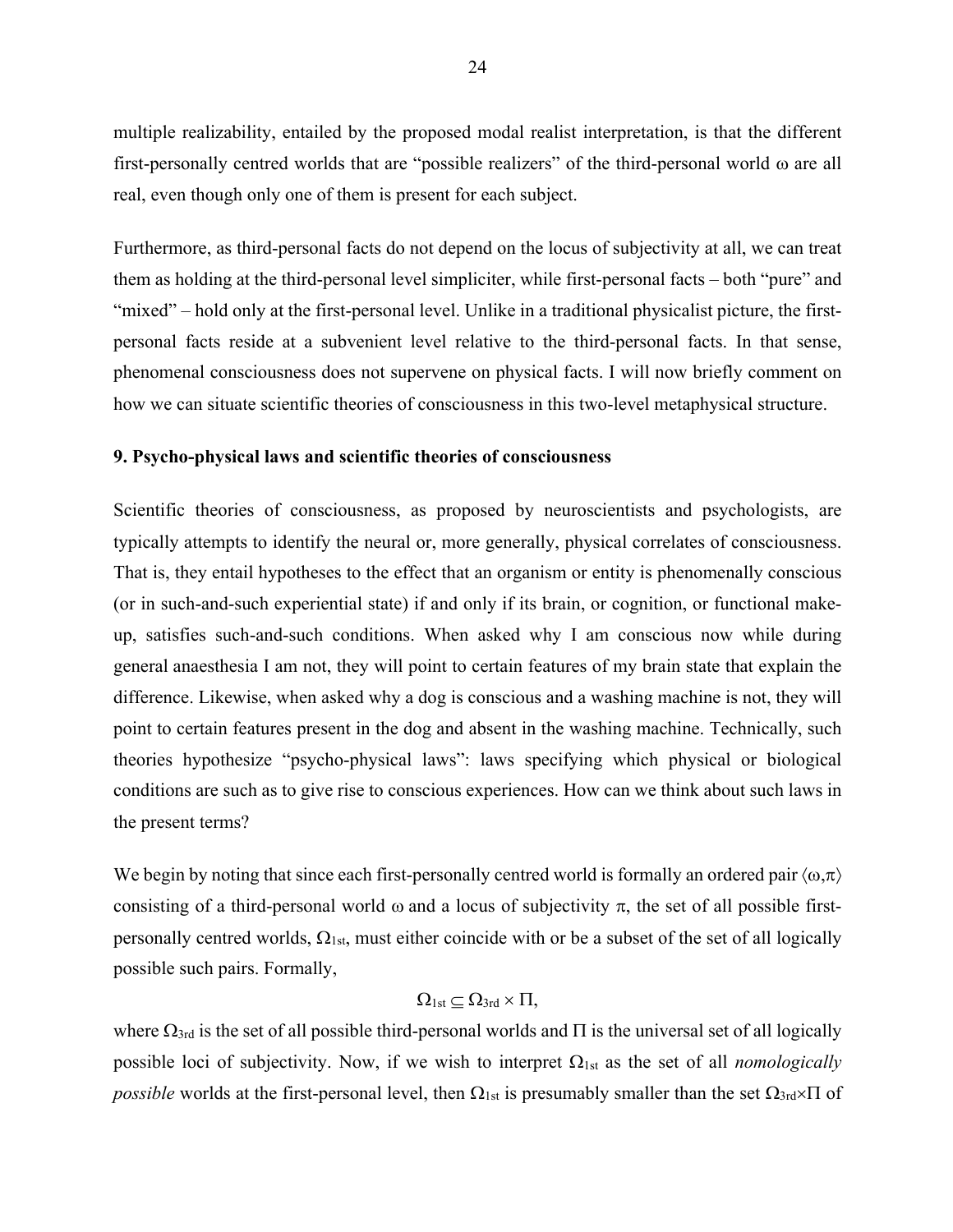all *logically possible* pairs of third-personal worlds from  $\Omega_{3rd}$  and loci from  $\Pi$ . Not every logically possible locus of subjectivity needs to be compatible with every third-personal world in  $\Omega_{3rd}$ . The third-personal facts may impose constraints on the first-person perspectives that can be paired with them. We can now think of a "psycho-physical law" as a specification of which pairs of the form  $\langle \omega,\pi \rangle$  are contained in  $\Omega_{1st}$  and which are not. Different scientific theories of consciousness postulate different psycho-physical laws.

It may be, for instance, that a locus of subjectivity must be suitably associated with an entity with a particular consciousness-supporting make-up, such as a living organism with a normally functioning brain. Or perhaps, as panpsychists argue, loci of subjectivity are more ubiquitous: firstperson perspectives could be attached to many other places in the world as well, beyond complex organisms like us. As I will now explain, we can express existing scientific theories in this way, namely as specifications of which kinds of pairs  $\langle \omega, \pi \rangle$  are contained in the set  $\Omega_{1st}$  and which not.

In the 1990s, for example, Francis Crick and Christof Koch influentially proposed a theory according to which phenomenal consciousness occurs in any biological brain that displays certain patterns of synchronized neural firing activity in a particular frequency range.<sup>38</sup> Others proposed that consciousness is associated with appropriate cognitive capacities, such as the presence of a global workspace or certain forms of higher-order cognition.<sup>39</sup> Each of these theories can be interpreted as a specification of which physical or functional properties must be instantiated in the third-personal world so as to give rise to a corresponding locus of subjectivity. Hence, we can think of them as specifications of which loci of subjectivity  $\pi$  can be associated with any given third-personal world  $\omega$ . They thereby tell us which pairs of the form  $\langle \omega, \pi \rangle$  are nomologically possible, i.e., contained in  $\Omega_{1st}$ .

The theory that arguably comes closest to fitting the suggested two-level (first-person / thirdperson) architecture is integrated information theory ("IIT"), as developed by Giulio Tononi and colleagues. <sup>40</sup> This theory offers an account of when a physical system gives rise to conscious experiences. It says that consciousness occurs in any physical system which instantiates a local maximum of "informational integration", where this is an information-theoretic property that can,

<sup>38</sup> See Crick and Koch (1990).

 $39$  See, e.g., Baars (1988) and Carruthers (2011).

 $40$  See, e.g., Tononi (2015) and Tononi and Koch (2015).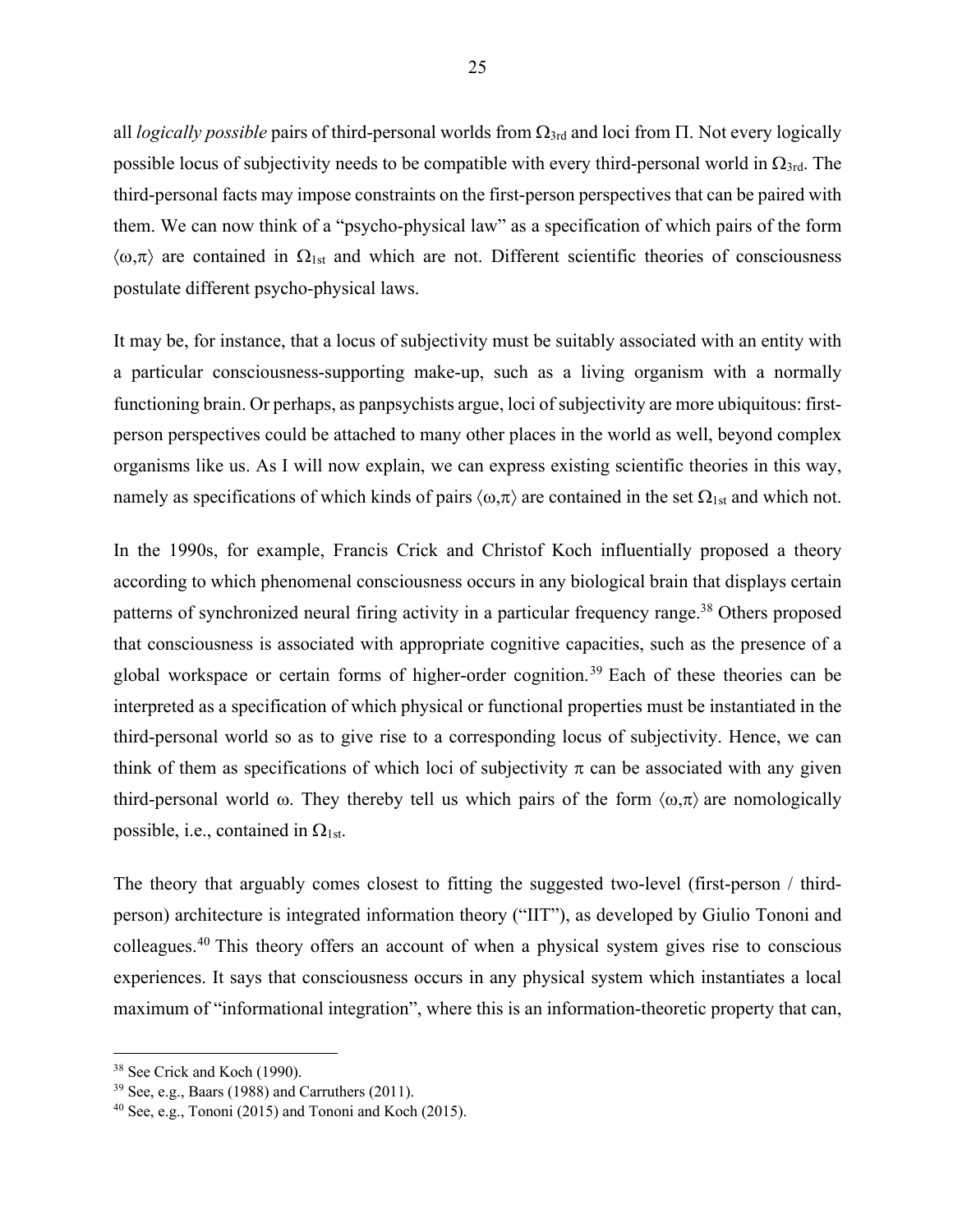in principle, be defined for any physical system. Translated into the present terminology, IIT asserts that a locus of subjectivity  $\pi$  is paired with a third-personal world  $\omega$  (i.e.,  $\Omega_{1st}$  contains the pair  $\langle \omega,\pi \rangle$  if and only if  $\pi$  is appropriately associated with some site of locally maximal informational integration in  $\omega$ . A functionally awake human cortex is an example of such a site, while an ecosystem or a fridge is (presumably) not.

IIT can be naturally situated within the metaphysical picture I have sketched. First of all, IIT's starting point, unlike that of most other scientific theories of consciousness, is phenomenological rather than physicalist. In presenting the theory, Tononi and colleagues begin by specifying socalled "axioms" that are intended to characterize the nature of first-person experience. They then seek to derive from those first-personal axioms some corresponding third-personal "postulates" concerning the consciousness-supporting physical conditions. This is where the claim that consciousness is associated with maximal informational integration comes into the picture. I do not take a stand on whether IIT's first-personal foundations or its derivation of the associated thirdpersonal, information-theoretic correlates of consciousness are correct. All I want to note is that IIT is consistent with the metaphysical picture I have sketched, in which the third-personal level supervenes on the first-personally centred level. From the perspective of the present metaphysical picture, IIT's compatibility with it is a congenial feature of IIT.

#### **10. The hard problem revisited**

To show how the many-worlds picture allows us to think about the hard problem of consciousness, let me return to the issue of zombies. Recall that a "zombie" is a hypothetical entity that is behaviourally and neurally indistinguishable from a conscious human being, but which lacks firstperson experiences. A zombie has the same third-personal properties as its conscious counterpart: the same behaviour, bodily make-up, and brain functioning. From the outside, we would therefore be inclined to attribute the same psychological states and dispositions to it. Yet it lacks phenomenal consciousness; there is nothing it is like to be such an entity. Importantly, no-one in the mainstream debate suggests that there are zombies in the actual world. Rather, the point of contention is whether the notion is coherent. Are zombies metaphysically possible? Could there be a duplicate of our world which is identical to the actual world in all physical respects, but in which no-one has any first-person experiences?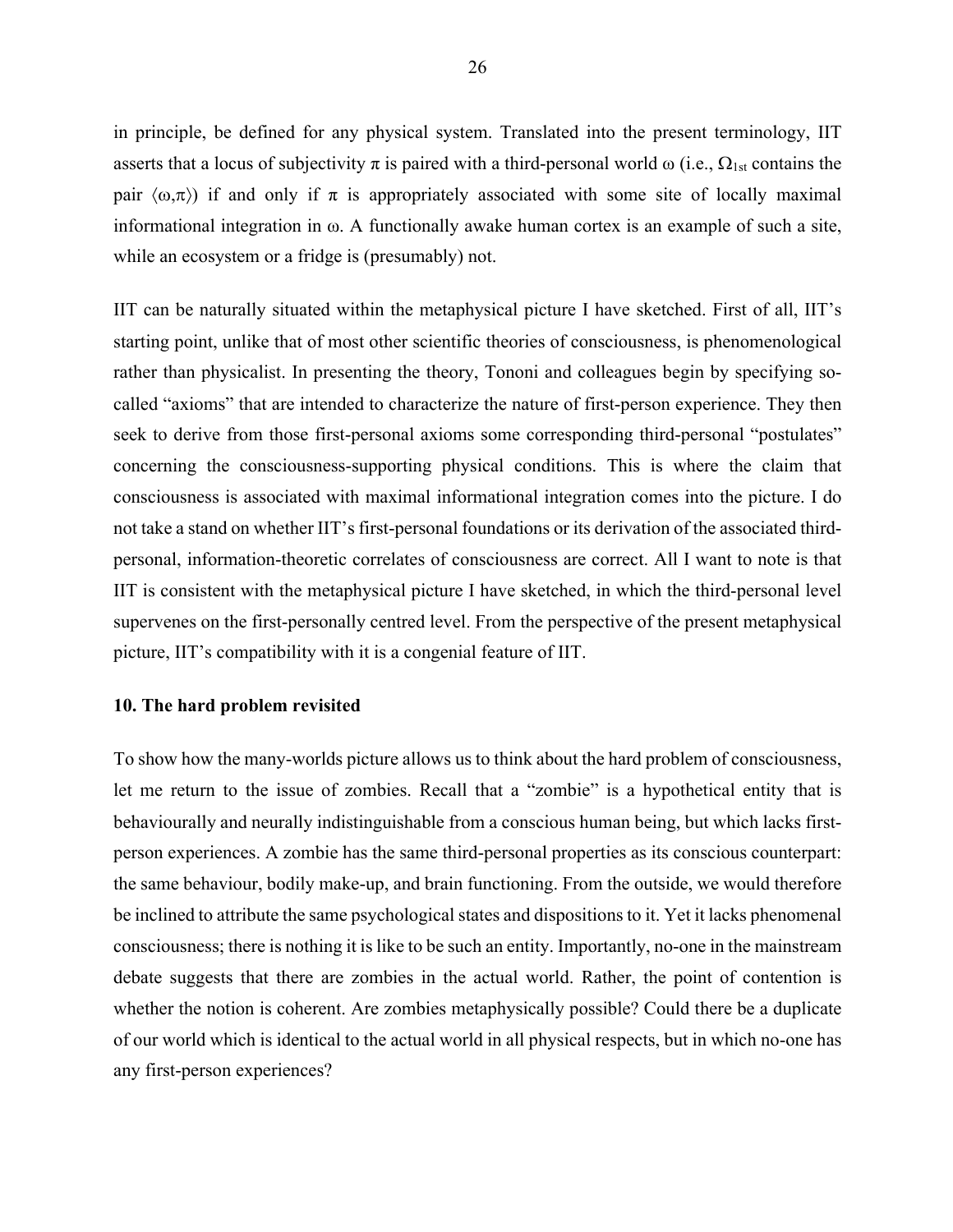Let me use the term "zombie scenario" to refer to a scenario in which things are physically and third-personally indistinguishable from the actual world, but there is no first-personal consciousness. Is this scenario coherent? My analysis suggests that there is a sense in which it is coherent and another in which it isn't. Perhaps the existence of these two senses is one of the reasons why the hard problem of consciousness is so intractable.

Let me begin with the sense in which the zombie scenario is coherent. I have argued that we can represent consciousness and its relation to the third-personal world in terms of a levelled ontology in which there is a first-personally centred level in addition to the third-personal level. Thus, we have a levelled ontology in which there are (at least) two levels: the one corresponding to  $\Omega_{3rd}$  and the one corresponding to  $\Omega_{1st}$ . As noted, the first-personally centred level is subvenient, and the third-personal supervenient, not the other way around. In principle, there could also be other, higher levels that supervene on  $\Omega_{3rd}$ , but this does not matter for present purposes. The structure is shown in Figure 1, with arrows indicating mappings from subvenient to supervenient levels. Now, the zombie scenario, where there are only zombies and no conscious beings, corresponds to a different levelled ontology, in which the lower one of the two levels – the first-personally centred one – is absent. In other words, the zombie scenario is represented by a levelled ontology that is truncated at the third-personal level, as shown in Figure 2. There is nothing perspectival, subjective, or first-personal that is subvenient here. Insofar as such a levelled ontology is coherent, the zombie scenario is also coherent.



Figure 1: The standard scenario Figure 2: The zombie scenario

But there is another sense in which the zombie scenario is not coherent. On the picture I have sketched, no possible *world* at any level – whether third-personal or first-personally centred – could be said to instantiate the zombie scenario. On the one hand, it is not meaningful to speak of "a world in which there are zombies" if by "world" we mean "third-personal world". Whether or not there are zombies depends, not on the features of any particular world in  $Ω<sub>3rd</sub>$ , but rather on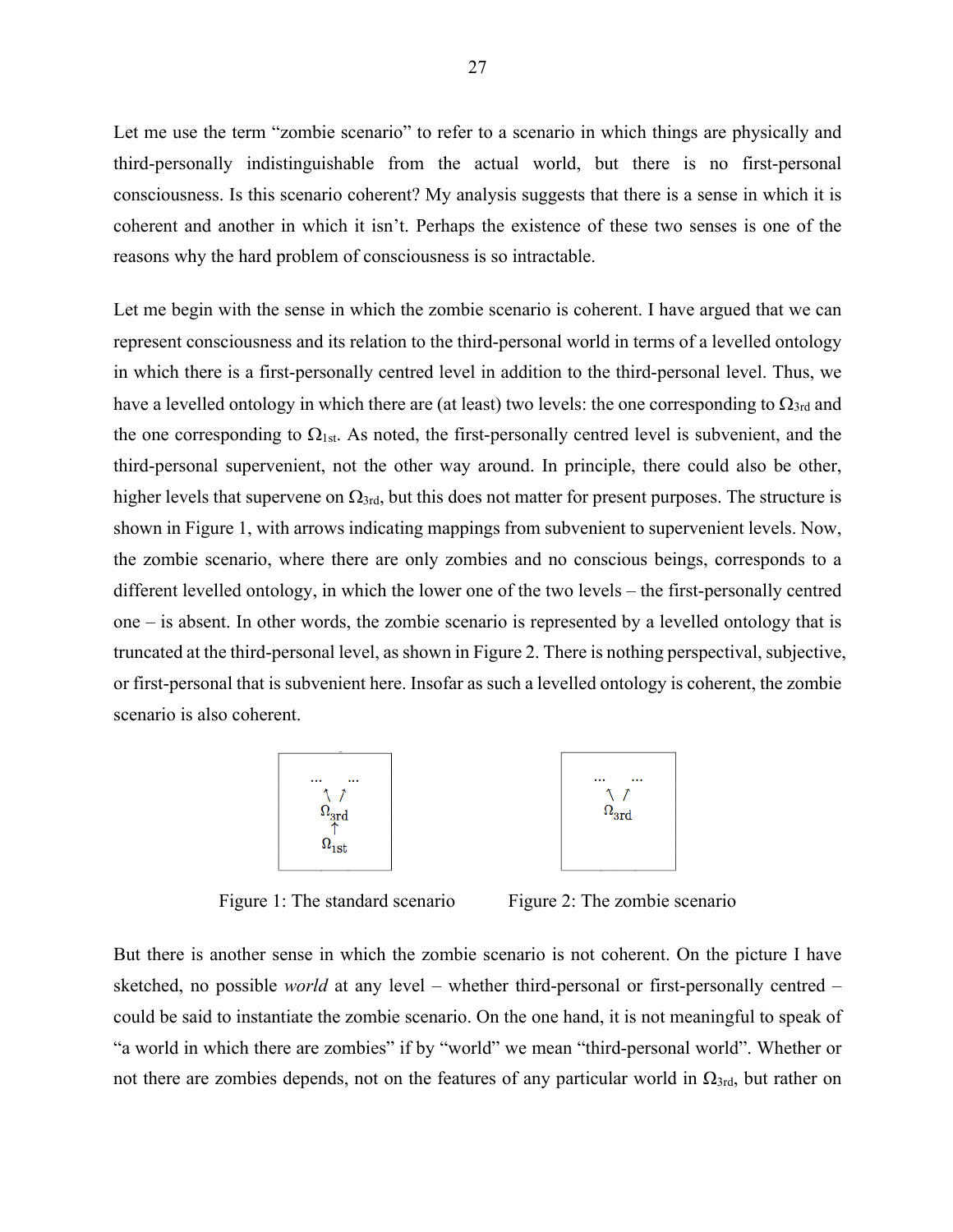whether the third-personal worlds in  $\Omega_{3rd}$  are "underwritten", or realized, by any first-personally centred worlds in  $\Omega_{1st}$ . By definition, no features of a third-personal world could allow us to distinguish between zombies and non-zombies. Indeed, the third-personal worlds in the levelled ontology of Figure 1 are indistinguishable from those in the levelled ontology of Figure 2. So, if we focus on third-personal worlds alone, there is nothing that would justify calling them "zombie worlds" in Figure 2 but not in Figure 1. On the other hand, once we step inside a first-personally centred world, there is, by definition, a subject in that world: a first-personally centred world is a world with a subjective perspective. So, no such world could represent the zombie scenario either.

In sum, there are two ways in which we could interpret the question of whether the zombie scenario is coherent. We could either interpret it as asking whether there could be a *world* – whether third-personal or first-personal – in which there are zombies. Here, the answer must be "no". At the third-personal level, the distinction between zombies and non-zombies cannot be drawn, and at the first-personal level, there is necessarily a conscious subject, namely the one around which any given first-personal world is centred. Or we could interpret our question as asking whether there could be a *levelled ontology* in which there are zombies. Here, the answer is, in principle, "yes", insofar as the levelled ontology shown in Figure 2 is coherent. But despite its coherence, this levelled ontology is not the correct one for the predicament we find ourselves in. We have no reason to doubt the existence of consciousness: we are conscious subjects.

#### **11. Concluding remarks**

The aim of this paper has been to sketch the "many-worlds theory of consciousness". It combines three ingredients:

- (i) the phenomenologically inspired idea that each conscious subject is associated with a first-personally centred world that is present for that subject
- with (ii) the Lewis-inspired idea of modal realism about such first-personally centred worlds,
- while (iii) representing the overall picture as a levelled ontology with a subvenient first-person level and a supervenient third-person level, where third-personal worlds are "multiply realizable" at the first-personal level and consciousness doesn't supervene on thirdpersonal properties.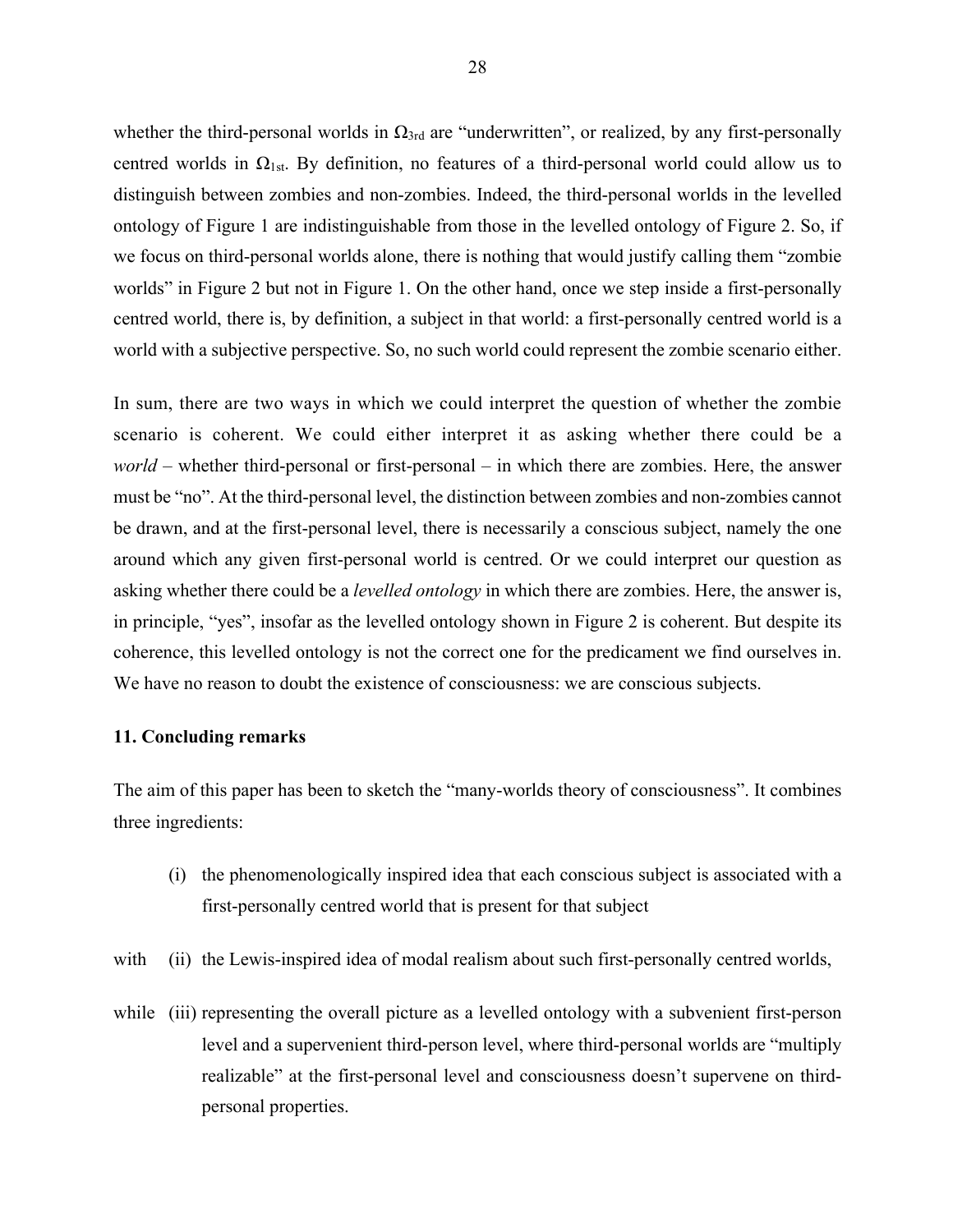Although the resulting theory is somewhat heterodox, it stands in the tradition of other subjectivist and first-personal theories, and as noted, this work is not the first to criticize the traditional "oneworld" ontology. Moreover, versions of each core ingredient (i) to (iii) can be found in earlier contributions to the philosophical literature. Something similar to the first ingredient, albeit with certain philosophical differences, can be found especially in Hare's work on "subject worlds" and "egocentric presentism" but also, without reference to centred worlds, in Honderich's work on "subjective physical worlds". Something similar to the second ingredient, though again in a different form, can be found in discussions of how consciousness fits into the many-worlds interpretation of quantum mechanics; the present picture, however, is not tied to quantum mechanics.<sup>41</sup> The third ingredient is perhaps least familiar, though the non-supervenience claim implied by it can be found in works on the explanatory and metaphysical gap between physical phenomena and conscious experience. Chalmers, for instance, has influentially argued that conscious experience does not supervene on physical properties, but he doesn't frame his argument in terms of a levelled ontology. 42

I would like to close with a technical remark. We could also set up the present formal framework in a slightly different way. Instead of representing first-personally centred worlds explicitly as ordered pairs consisting of a third-personal world and a locus of subjectivity, we could take first-

<sup>&</sup>lt;sup>41</sup> Chalmers (1996, ch. 10) suggests that his dualistic theory may be combined with Everett's "many-worlds" interpretation of quantum mechanics. He distinguishes between the "splitting-worlds" variant of the Everett view (a genuine "many-worlds" interpretation, which he rejects as a misinterpretation of Everett) and the "one-big-world" variant (which he prefers). According to the latter, "[t]here is only one world, but it has more in it than we might have thought" (1996, 347). Each conscious mind "perceives a separate discrete world, corresponding to the sort of world that we perceive – call this a miniworld, as opposed to the maxiworld of the superposition. The real world is a maxiworld, and the miniworlds are merely in the minds of the subjects" (ibid.). There would then still be a single world underlying all the different first-personal (mini)worlds. This differs from the many-worlds picture described in this paper. An Everett-inspired theory would also suggest that different conscious subjects correspond to the different constituent states within a quantum superposition. I need not assume this here. As noted, Honderich's characterization of each "subjective physical world" as one among many (2014, 192) also has a many-worlds flavour, but he describes subjective and objective physical worlds as "parts" of one physical world (226).

 $42$  There are also similarities with the "subjective physicalism" of Tim Crane (2003) and Robert Howell (2016). As Crane (2003, 78) notes, some well-known arguments against physicalism, such as Jackson's knowledge argument (1982), target "the view that all facts are … 'book-learning' facts: *facts the learning of which [does] not require you to have a certain kind of experience or occupy a certain position in the world*". Insofar as physicalism is committed to that view, those arguments speak against physicalism. Subjective physicalism, however, abandons the claim that all-facts are book-learning facts while retaining the claim that all facts – even those outside the book-learning category – are physical. Crane and Howell also discuss some parallels between indexical and phenomenal facts. While I agree with the cited observations about book-learning facts, my analysis pushes me further away from physicalism. The subjective physicalist theory still upholds the one-world picture. For a helpful discussion of the knowledge argument, see also Nida-Rümelin (1995).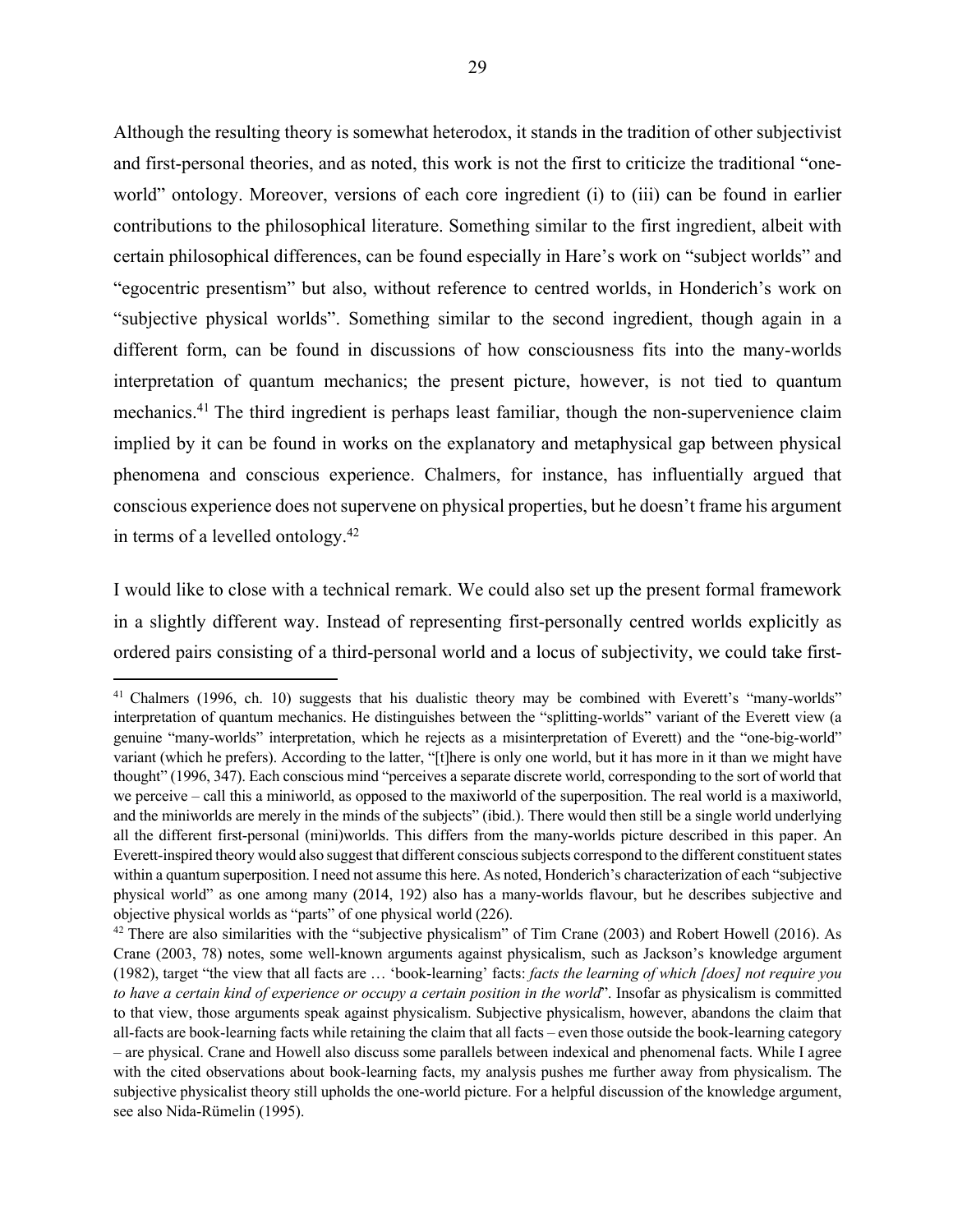personally centred worlds as basic or primitive. We could then introduce two equivalence relations on the set  $\Omega_{1st}$  of first-personally centred worlds. One partitions  $\Omega_{1st}$  into equivalence classes of worlds that are third-personally equivalent. We could treat the set of such equivalence classes as the set of third-personal worlds,  $\Omega_{3rd}$ . A second relation partitions  $\Omega_{1st}$  into equivalence classes of worlds that are centred around the same subjective perspective. In effect, this would encode a criterion of personal identity. We could treat the set of such equivalence classes as the set of loci of subjectivity,  $\Pi$ . This yields a similar structure as before, but without defining first-personally centred worlds explicitly as pairs of the form  $\langle \omega, \pi \rangle$ . Those phenomenologically oriented scholars for whom the first-personally centred level is the fundamental starting point might prefer this alternative setup.

Although I have not offered a fully committed defense of the many-worlds theory of consciousness, I hope to have said enough to motivate further discussion of it.

## **Appendix: A brief overview of some standard theories of consciousness**

We can distinguish between at least five different kinds of theories:<sup>43</sup>

**Reductive or eliminative physicalist theories.** Such theories deny that there is any gap between the physical and phenomenal realms. They assert that once we have explained all the physical and functional properties related to consciousness, we have explained everything there is to be explained. Phenomenal properties can be either eliminated from our ontology or reduced to physical or functional properties.

**Non-reductive physicalist theories.** Such theories accept that there is an explanatory gap – i.e., the explanation of consciousness requires more than the explanation of physical processes and functions – but deny that there is any further metaphysical gap: phenomenal properties still supervene on (and are grounded in) physical properties. According to those theories, the appearance of an explanatory gap is due to the fact that phenomenal properties, despite supervening on physical properties, are not "reducible" to them, so that explaining consciousness requires the use of concepts and categories distinct from those we use in physics or neuroscience. The irreducibility claim, in turn, can be spelt out in different ways. One common suggestion is that

<sup>&</sup>lt;sup>43</sup> This overview draws on Chalmers (1996, 2019).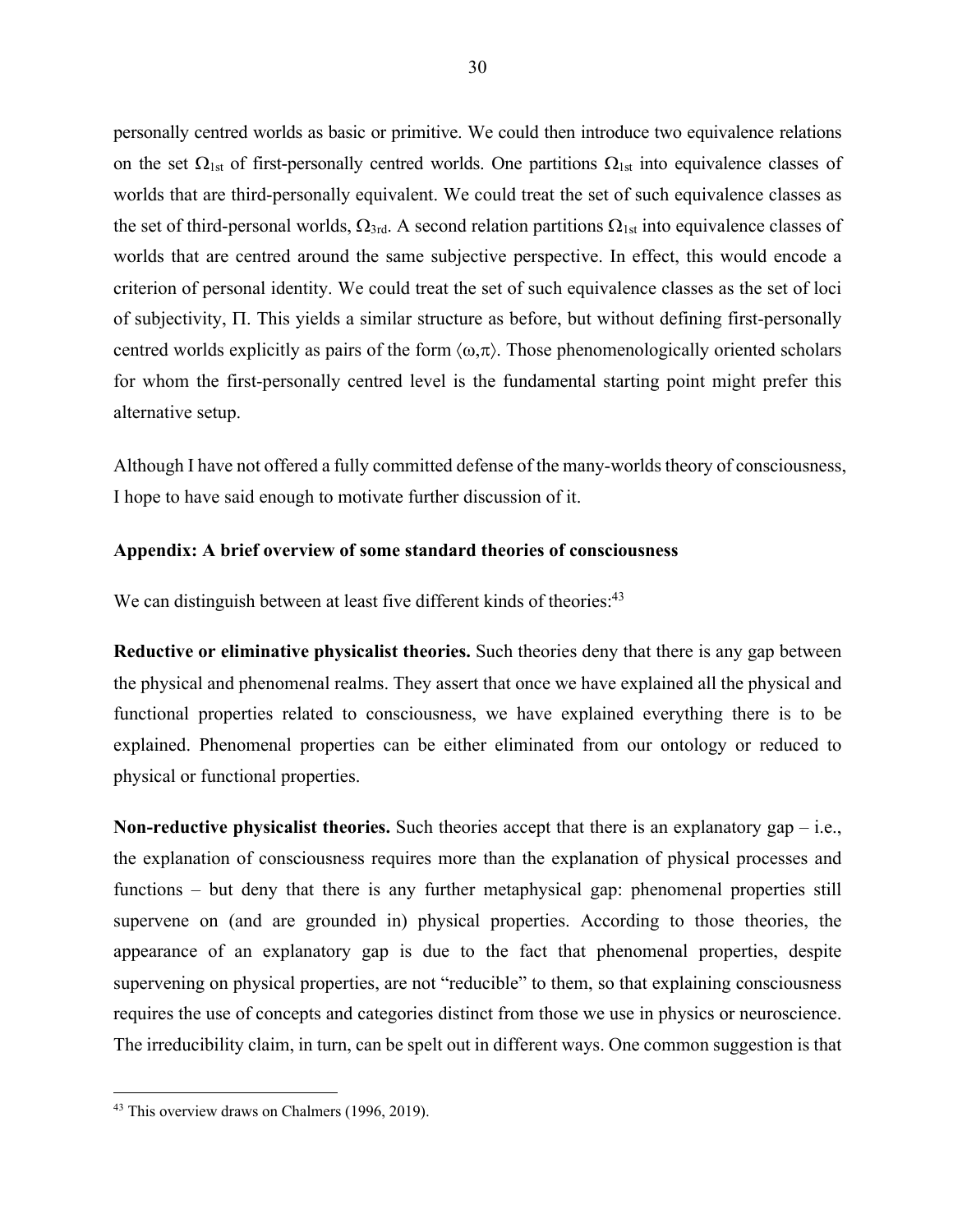despite the metaphysical supervenience of phenomenal properties on physical ones, there is no relation of *a priori entailment* between the two. Another suggestion might be that phenomenal properties don't admit a *finite re-description* in physical-level terms.

**Dualist theories.** Such theories accept that there is both an explanatory and a metaphysical gap and assert that phenomenal properties do not supervene on (and are not grounded in) physical properties. On this picture, there is at most some weaker nomological (not metaphysically necessary) relationship between physical and phenomenal properties: relative to some contingent psycho-physical laws, phenomenal properties may depend on physical properties.

**Idealist theories.** Such theories are the mirror images of physicalist theories. They assert that there is a metaphysical dependence relationship between physical and phenomenal properties, but that physicalists have got its direction wrong, hence the appearance of an explanatory gap. It is physical properties that supervene on (and are grounded in) phenomenal ones, not the other way around. Idealist theories can also come in reductive and non-reductive forms. Non-reductive theories would assert that there is a "reverse explanatory gap": physical properties supervene on phenomenal properties but cannot be explained in terms of them. Reductive theories would deny this.

**Dual-aspect or Russelian monist theories.** Such theories assert that what we call "physical" and "phenomenal" properties are two different aspects of a single reality. There is a single class of fundamental properties grounding everything, including consciousness. One way to develop this idea, though perhaps not the only one, is to suggest that physics and the ordinary sciences only ever study relational, extrinsic, or structural properties while being silent on any underlying categorical, intrinsic, and non-structural properties, but that consciousness has to do with the latter. Further, since there could not be anything relational, extrinsic, or structural if there wasn't something categorical, intrinsic, and non-structural, the latter properties qualify as fundamental.

#### **References**

Baars, B. (1988). *A Cognitive Theory of Consciousness*. Cambridge: Cambridge University Press. Baars, B. (2003). The Global Brainweb: An Update on Global Workspace Theory. Editorial, *Science and Consciousness Review*, 10/2003.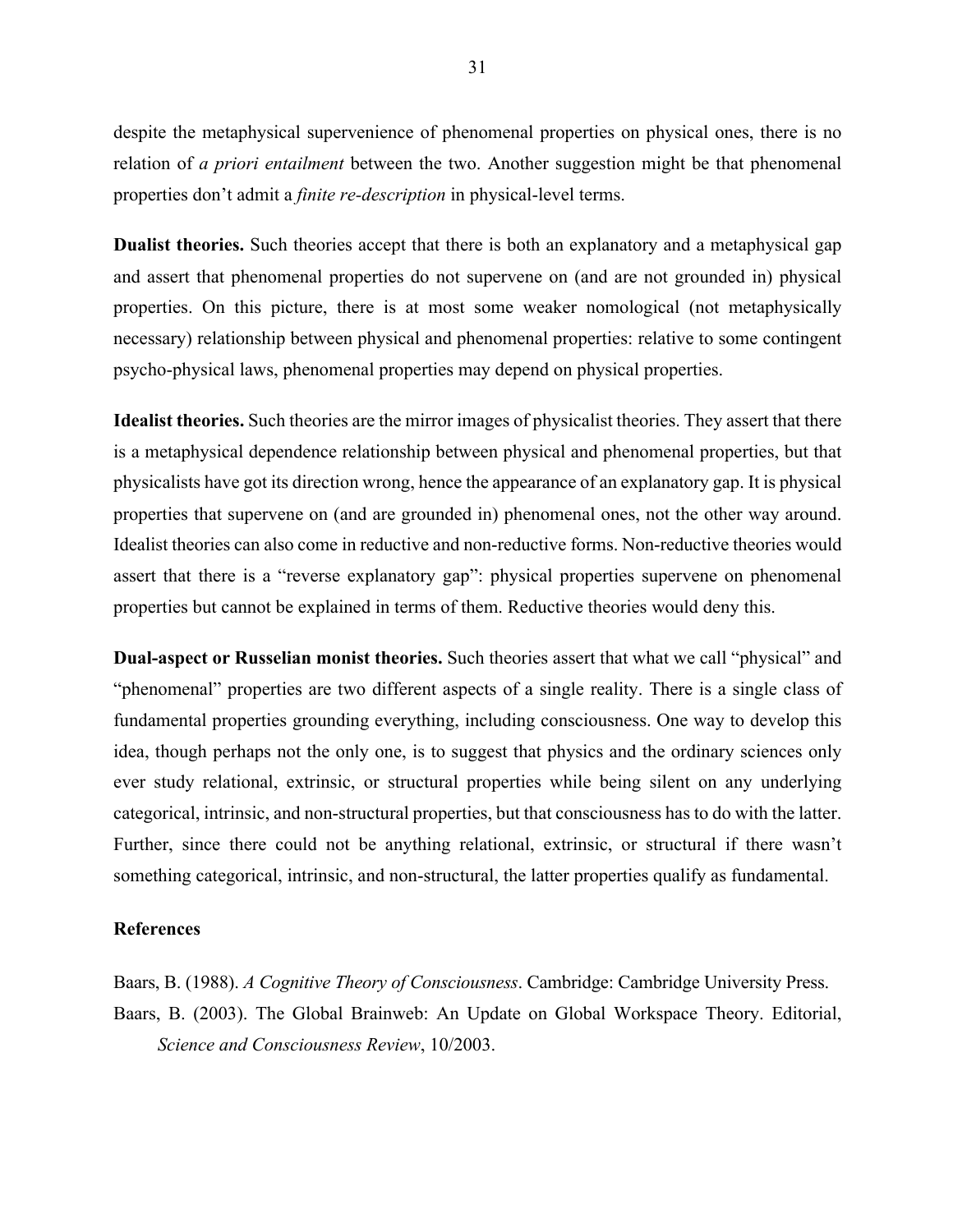- Carruthers, P. (2016). Higher-order theories of consciousness. In E. Zalta (Ed.), *The Stanford Encyclopedia of Philosophy*, Fall 2016 Edition. https://plato.stanford.edu/archives/fall2016/entries/consciousness-higher/
- Chalmers, D. (1995). Facing Up to The Problem of Consciousness. *Journal of Consciousness Studies*, *2*, 200–219. doi: 10.1093/acprof:oso/9780195311105.003.0001 (reprinted version)
- Chalmers, D. (1996). *The Conscious Mind*. New York: Oxford University Press.
- Chalmers, D. (2004). How Can We Construct a Science of Consciousness? In M. S. Gazzaniga (Ed.), *The Cognitive Neurosciences III*, third edition (pp. 1111–1120). Cambridge, MA: MIT Press. doi: 10.1111/nyas.12166 (reprinted version)
- Chalmers, D. (2019). Idealism and the Mind-Body Problem. In W. Seager (Ed.), *The Routledge Handbook of Panpsychism* (pp. 353–373). London: Routledge. doi: 10.4324/9781315717708
- Chalmers, D. & Jackson, F. (2001). Conceptual Analysis and Reductive Explanation. *The Philosophical Review*, *110*, 315–360. doi: 10.1215/00318108-110-3-315
- Crane, T. (2003). Subjective Facts. In H. Lillehammer & G. Rodriguez-Pereyra (Eds.), *Real Metaphysics* (pp. 68–83). London: Routledge. doi: 10.4324/9780203164297
- Crick, F. & Koch, C. (1990). Towards a Neurobiological Theory of Consciousness. *Seminars in the Neurosciences*, *2*, 263–275.
- Fine, K. (2005). Tense and Reality. In *Modality and Tense: Philosophical Papers* (pp. 261–320). Oxford: Oxford University Press. doi: 10.1093/0199278709.003.0009
- Gabriel, M. (2015). *Why the World Does Not Exist*. Cambridge: Polity.
- Gallagher, S. & Zahavi, D. (2019). Phenomenological Approaches to Self-Consciousness. In Edward Zalta (Ed.), *The Stanford Encyclopedia of Philosophy*, Summer 2019 Edition.
- Hare, C. (2007). Self-Bias, Time-Bias, and the Metaphysics of Self and Time. *Journal of Philosophy*, *104*, 350–373. doi: 10.5840/jphil2007104717
- Hare, C. (2009). *On Myself, and Other, Less Important Subjects*. Princeton: Princeton University Press. doi: 10.1515/9781400830909
- Heidegger, M. (1927). *Sein und Zeit*. Tübingen: Max Niemeyer.
- Hellie, B. (2013). Against Egalitarianism. *Analysis*, *73*, 304–320. doi: 10.1093/analys/ans101
- Honderich, T. (2014). *Actual Consciousness*. Oxford: Oxford University Press. doi: 10.1093/acprof:oso/9780198714385.001.0001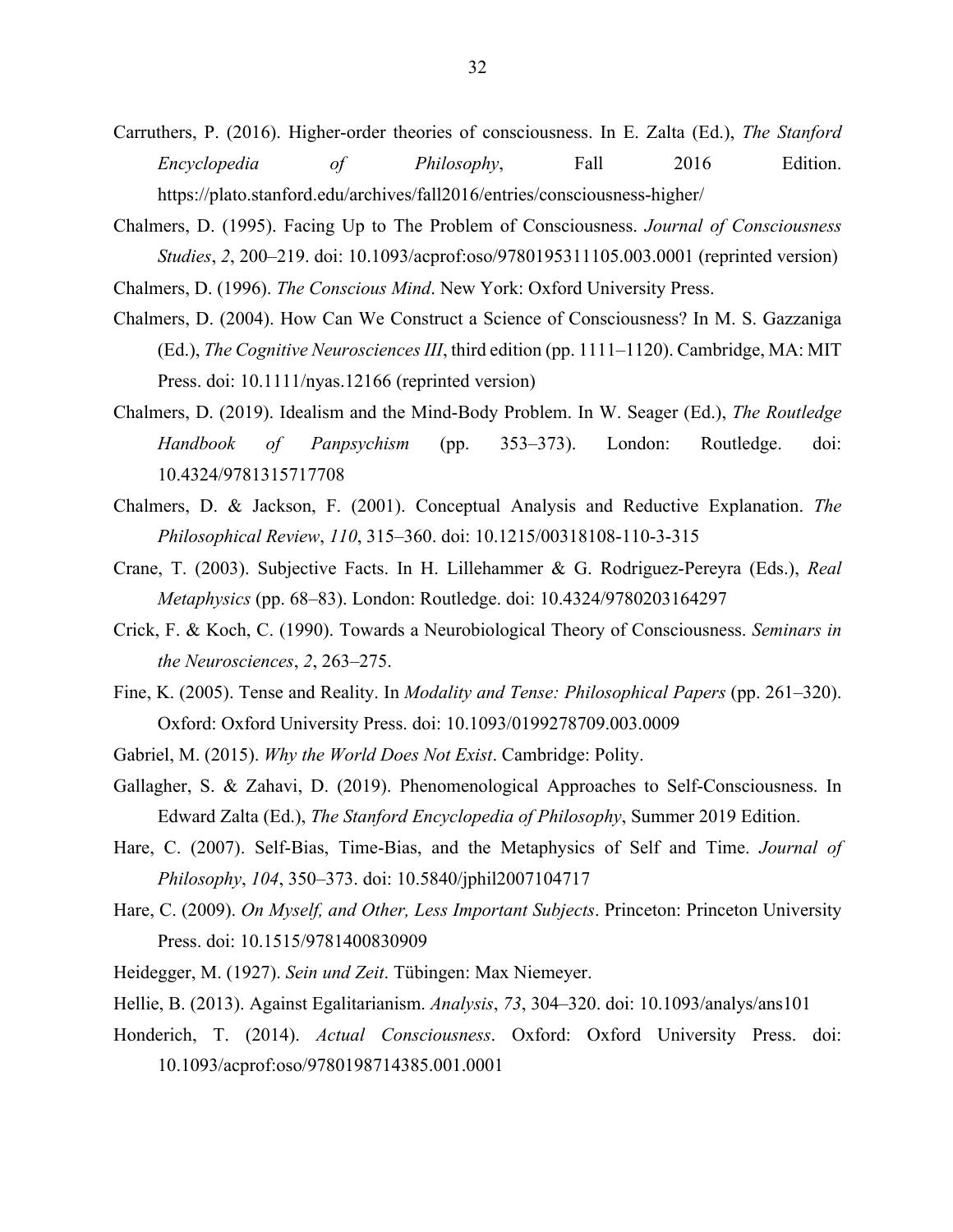- Howell, R. (2016). *Consciousness and the Limits of Objectivity: The Case for Subjective Physicalism*. Oxford: Oxford University Press. doi: 10.1093/acprof:oso/9780199654666.001.0001
- Jackson, F. (1982). Epiphenomenal Qualia. *Philosophical Quarterly*, *32*, 127–136. doi: 10.2307/2960077
- Jackson, F. & Stoljar, D. (2020). Understanding Self-Ascription. *Mind and Language*, *35*, 141– 155. doi: 10.1111/mila.12237
- Johnston, M. (2007). Objective Mind and the Objectivity of Our Minds. *Philosophy and Phenomenological Research*, *75*, 233–268. doi: 10.1111/j.1933-1592.2007.00075.x
- Levine, J. (1983). Materialism and Qualia: The Explanatory Gap. *Pacific Philosophical Quarterly*, *64*, 354–361. doi: 10.1111/j.1468-0114.1983.tb00207.x
- Lewis, D. (1979). Attitudes De Dicto and De Se. *The Philosophical Review*, *88*, 513–543. doi: 10.2307/2184843
- Lewis, D. (1986). *On the Plurality of Worlds.* Oxford: Blackwell.
- Liao, S. (2012). What Are Centered Worlds? *The Philosophical Quarterly*, *62*, 294–316. doi: 10.1111/j.1467-9213.2011.00042.x
- List, C. (2019). Levels: Descriptive, Explanatory, and Ontological. *Noûs*, *53*, 852–883. doi: 10.1111/nous.12241
- Merlo, G. (2016). Subjectivism and the Mental. *Dialectica*, *70*, 311–342. doi: 10.1111/1746- 8361.12153
- Milano, S. (2018). *De Se Beliefs and Centred Uncertainty*. PhD thesis, London School of Economics. doi: 10.21953/lse.b2wsi6xbghk6
- Nagel, T. (1974). What Is It Like to Be a Bat? *Philosophical Review*, *83*, 435–450. doi: 10.2307/2183914
- Nagel, T. (1986). *The View from Nowhere*. Oxford: Oxford University Press.
- Nida-Rümelin, M. (1995). What Mary Couldn't Know: Belief about Phenomenal States. In T. Metzinger (Ed.), *Conscious Experience* (pp. 219–241). Paderborn: Ferdinand Schöningh.
- Prior, A. N. (1968). Egocentric Logic. *Noûs*, *2*, 191–207. doi: 10.2307/2214717
- Quine, W.V. (1969). Propositional objects. In *Ontological Relativity and Other Essays* (pp. 139– 160). New York: Columbia University Press.
- Solomyak, O. (2020). Temporal Ontology and the Metaphysics of Perspectives. *Erkenntnis*, *85*, 431–453. doi: 10.1007/s10670-018-0034-4